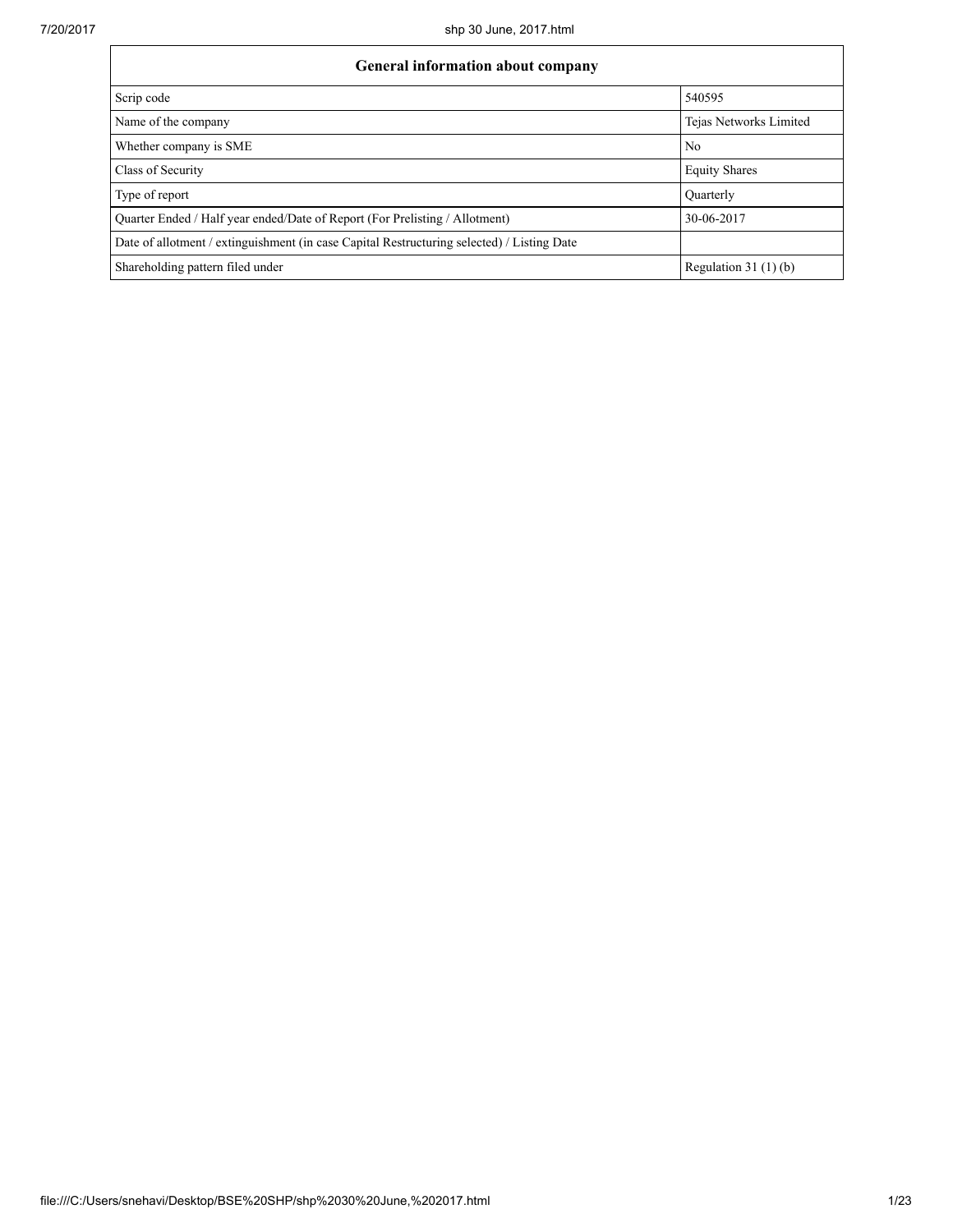| Sr. No.        | Particular                                                                             | Yes/No         |
|----------------|----------------------------------------------------------------------------------------|----------------|
|                | Whether the Listed Entity has issued any partly paid up shares?                        | No             |
| $\overline{2}$ | Whether the Listed Entity has issued any Convertible Securities?                       | No             |
| $\overline{3}$ | Whether the Listed Entity has issued any Warrants?                                     | N <sub>0</sub> |
| $\overline{4}$ | Whether the Listed Entity has any shares against which depository receipts are issued? | No             |
| $\overline{5}$ | Whether the Listed Entity has any shares in locked-in?                                 | Yes            |
| 6              | Whether any shares held by promoters are pledge or otherwise encumbered?               | N <sub>0</sub> |
| $\overline{7}$ | Whether company has equity shares with differential voting rights?                     | No             |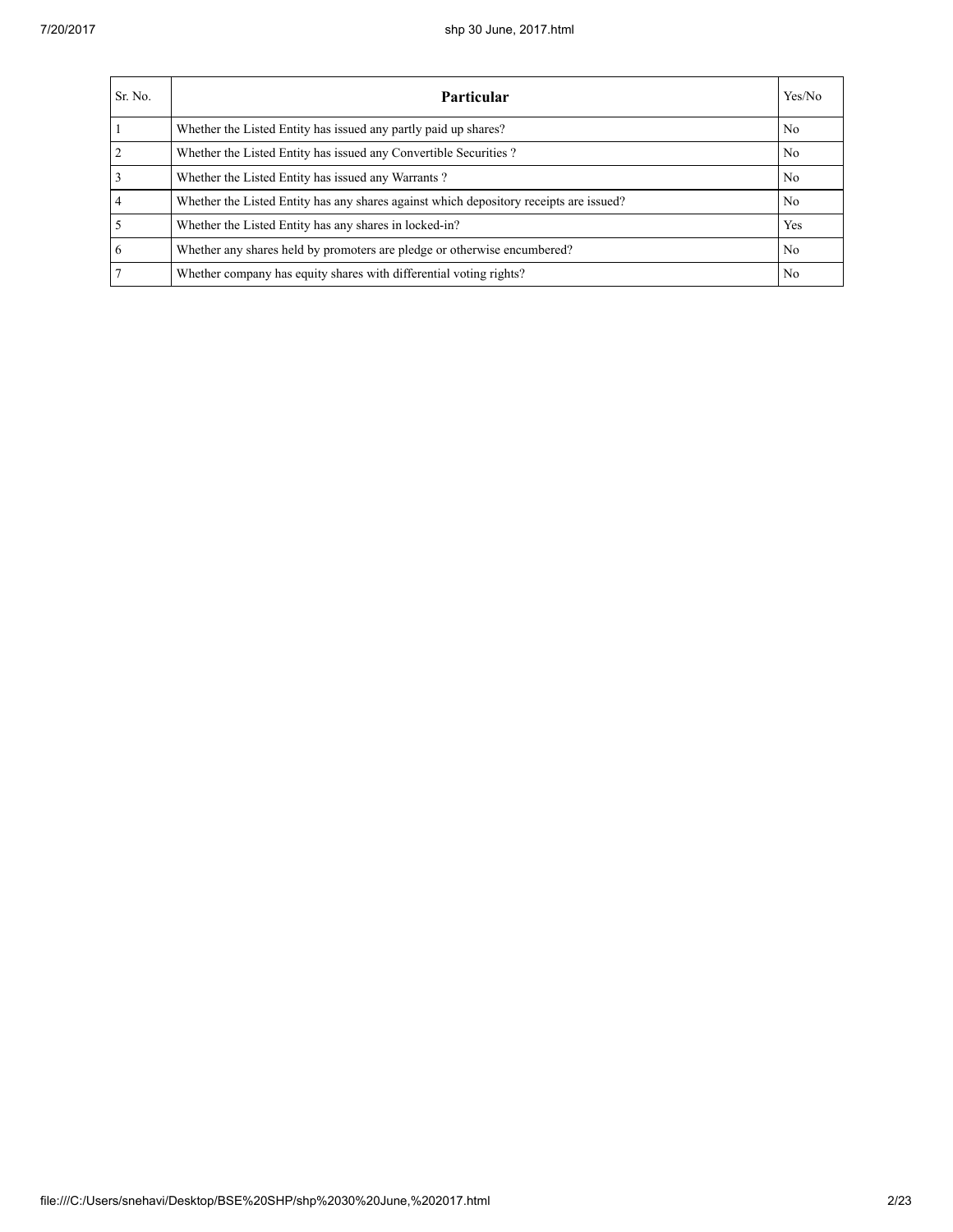|                 | Category                                  | Nos. Of         | No. of<br>fully paid | No. Of<br>Partly<br>paid-up | No. Of<br>shares         | Total nos.<br>shares         | Shareholding as a<br>% of total no. of<br>shares (calculated<br>as per SCRR,<br>1957) (VIII) As a<br>% of $(A+B+C2)$ | Number of Voting Rights held in each<br>class of securities (IX) |               |          |                     |
|-----------------|-------------------------------------------|-----------------|----------------------|-----------------------------|--------------------------|------------------------------|----------------------------------------------------------------------------------------------------------------------|------------------------------------------------------------------|---------------|----------|---------------------|
| Category<br>(I) | of<br>shareholder                         | shareholders    | up equity            | equity                      | underlying<br>Depository | held (VII)                   |                                                                                                                      | No of Voting (XIV) Rights                                        |               |          | Total as a          |
| (II)            |                                           | (III)<br>shares | held (IV)            | shares<br>held<br>(V)       | Receipts<br>(VI)         | $= (IV) +$<br>$(V)$ + $(VI)$ |                                                                                                                      | Class eg:<br>X                                                   | Class<br>eg:y | Total    | $%$ of<br>$(A+B+C)$ |
| (A)             | Promoter<br>$\alpha$<br>Promoter<br>Group |                 |                      |                             |                          |                              |                                                                                                                      |                                                                  |               |          |                     |
| (B)             | Public                                    | 25658           | 89547857             |                             |                          | 89547857                     | 100                                                                                                                  | 89547857                                                         |               | 89547857 | 100                 |
| (C)             | Non<br>Promoter-<br>Non Public            |                 |                      |                             |                          |                              |                                                                                                                      |                                                                  |               |          |                     |
| (C1)            | <b>Shares</b><br>underlying<br><b>DRs</b> |                 |                      |                             |                          |                              |                                                                                                                      |                                                                  |               |          |                     |
| (C2)            | Shares held<br>by<br>Employee<br>Trusts   |                 |                      |                             |                          |                              |                                                                                                                      |                                                                  |               |          |                     |
|                 | Total                                     | 25658           | 89547857             |                             |                          | 89547857                     | 100                                                                                                                  | 89547857                                                         |               | 89547857 | 100                 |

## Table I - Summary Statement holding of specified securities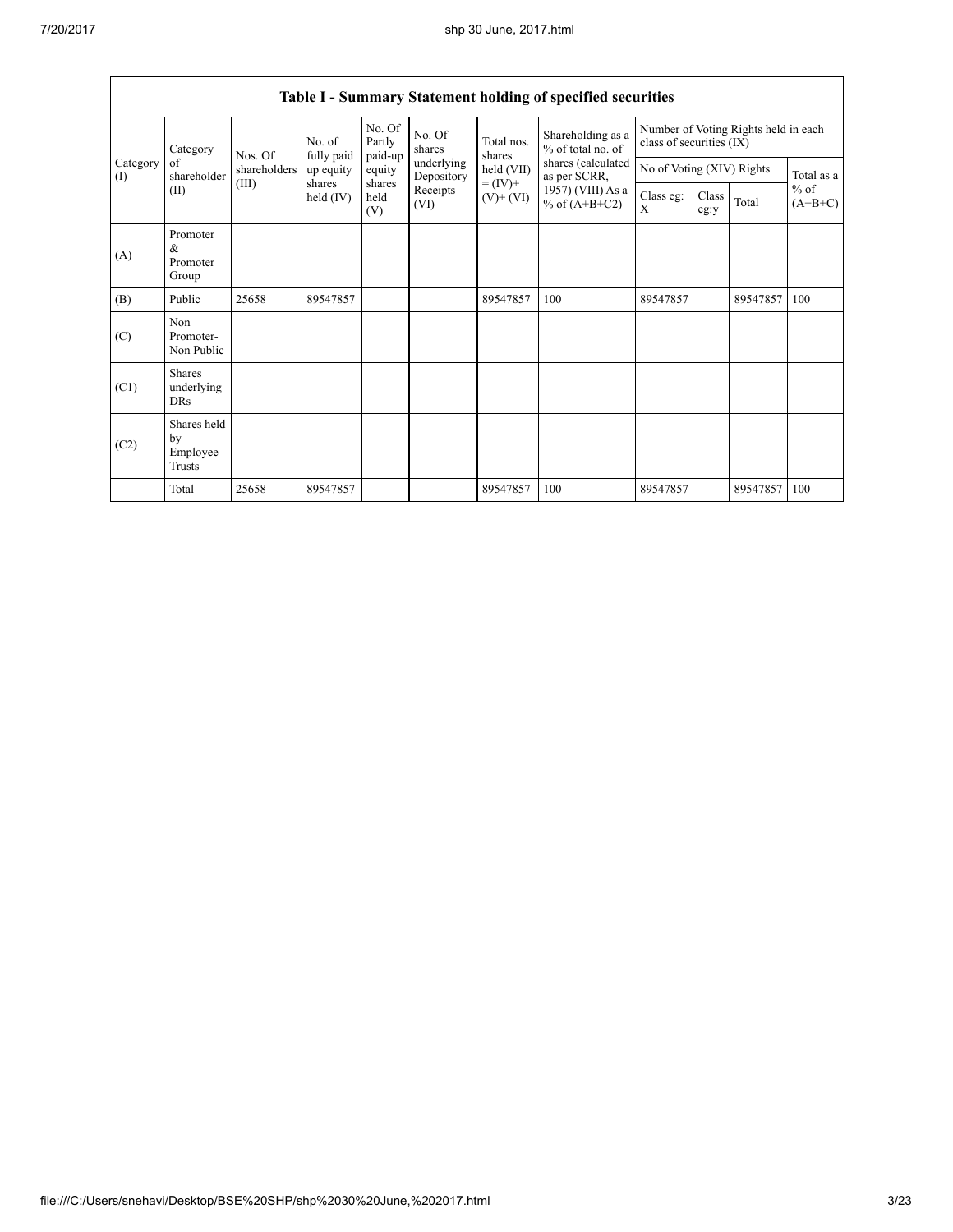| Table I - Summary Statement holding of specified securities |                                                                                                                                                                                                                                                                                                                                                                                                                                                                                                 |           |                                                  |            |                                                  |                                           |       |                                                                               |  |                            |
|-------------------------------------------------------------|-------------------------------------------------------------------------------------------------------------------------------------------------------------------------------------------------------------------------------------------------------------------------------------------------------------------------------------------------------------------------------------------------------------------------------------------------------------------------------------------------|-----------|--------------------------------------------------|------------|--------------------------------------------------|-------------------------------------------|-------|-------------------------------------------------------------------------------|--|----------------------------|
|                                                             |                                                                                                                                                                                                                                                                                                                                                                                                                                                                                                 |           |                                                  |            |                                                  |                                           |       |                                                                               |  |                            |
| Category                                                    | No. Of Shares<br>% assuming full<br>No. Of<br>conversion of<br>No. of<br>Underlying<br><b>Shares</b><br>Shares<br>Outstanding<br>convertible<br>Category<br>Underlying<br>Underlying<br>convertible<br>securities (as a<br>of<br>Outstanding<br>shareholder<br>Outstanding<br>securities and<br>percentage of<br>convertible<br>Warrants<br>No. Of<br>diluted share<br>(II)<br>securities<br>$(X_i)$<br>Warrants (Xi)<br>capital) $(XI)$ =<br>(X)<br>$(VII)+(X)$ As a %<br>(a)<br>of $(A+B+C2)$ |           |                                                  |            | Shareholding, as a                               | Number of<br>Locked in shares<br>(XII)    |       | Number of<br><b>Shares</b><br>pledged or<br>otherwise<br>encumbered<br>(XIII) |  | Number of<br>equity shares |
| (1)                                                         |                                                                                                                                                                                                                                                                                                                                                                                                                                                                                                 | No. $(a)$ | As a<br>$%$ of<br>total<br>Shares<br>held<br>(b) | No.<br>(a) | As a<br>$%$ of<br>total<br>Shares<br>held<br>(b) | held in<br>dematerialized<br>form $(XIV)$ |       |                                                                               |  |                            |
| (A)                                                         | Promoter<br>&<br>Promoter<br>Group                                                                                                                                                                                                                                                                                                                                                                                                                                                              |           |                                                  |            |                                                  |                                           |       |                                                                               |  |                            |
| (B)                                                         | Public                                                                                                                                                                                                                                                                                                                                                                                                                                                                                          |           |                                                  |            | 100                                              | 65517491                                  | 73.16 |                                                                               |  | 87295611                   |
| (C)                                                         | Non<br>Promoter-<br>Non Public                                                                                                                                                                                                                                                                                                                                                                                                                                                                  |           |                                                  |            |                                                  |                                           |       |                                                                               |  |                            |
| (C1)                                                        | <b>Shares</b><br>underlying<br><b>DRs</b>                                                                                                                                                                                                                                                                                                                                                                                                                                                       |           |                                                  |            |                                                  |                                           |       |                                                                               |  |                            |
| (C2)                                                        | Shares held<br>by<br>Employee<br><b>Trusts</b>                                                                                                                                                                                                                                                                                                                                                                                                                                                  |           |                                                  |            |                                                  |                                           |       |                                                                               |  |                            |
|                                                             | Total                                                                                                                                                                                                                                                                                                                                                                                                                                                                                           |           |                                                  |            | 100                                              | 65517491                                  | 73.16 |                                                                               |  | 87295611                   |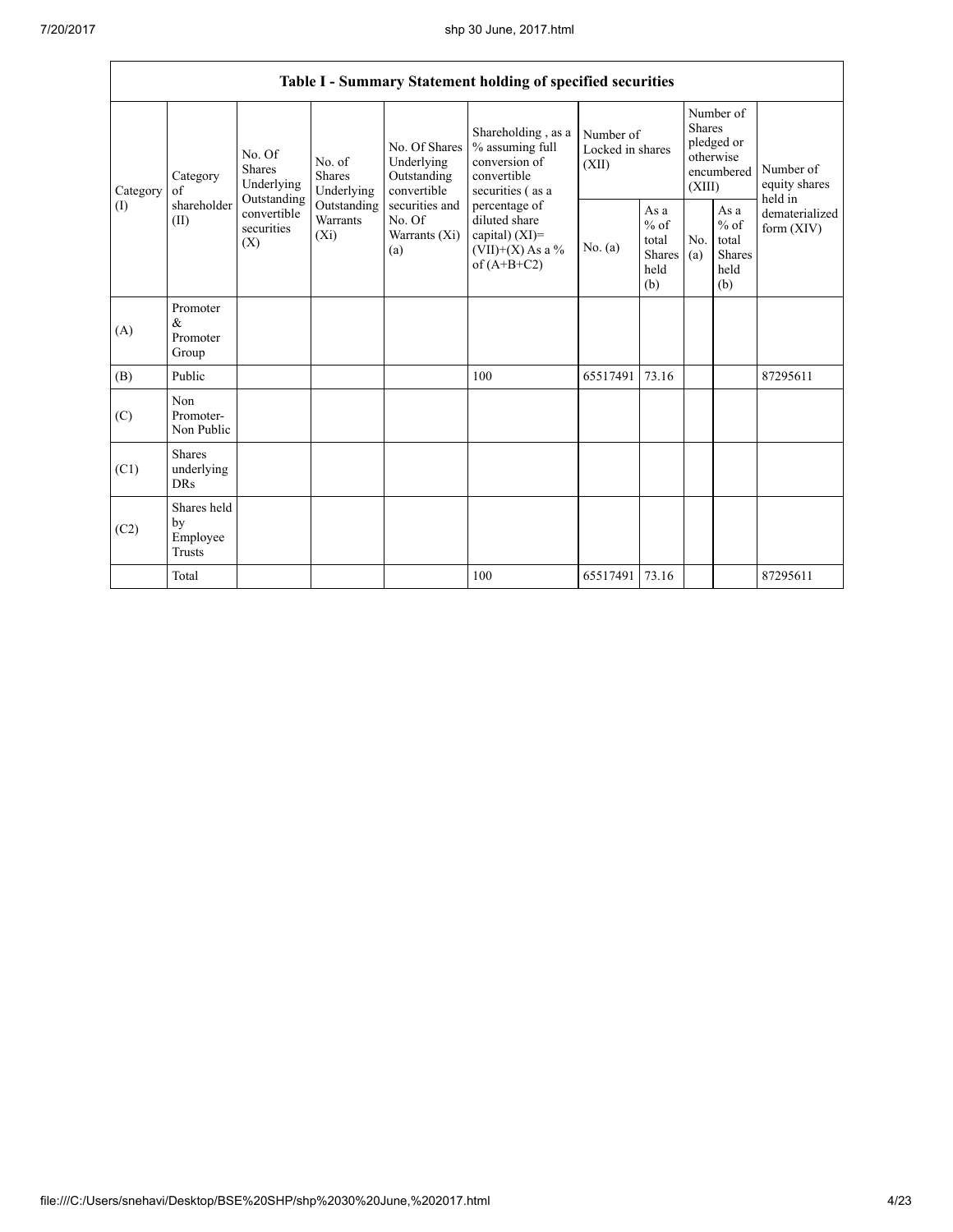|                                                                             |                                                                                                                        |                         |                                   |                                 |                                    |                             | Table II - Statement showing shareholding pattern of the Promoter and Promoter Group          |                           |               |                                      |                           |
|-----------------------------------------------------------------------------|------------------------------------------------------------------------------------------------------------------------|-------------------------|-----------------------------------|---------------------------------|------------------------------------|-----------------------------|-----------------------------------------------------------------------------------------------|---------------------------|---------------|--------------------------------------|---------------------------|
|                                                                             |                                                                                                                        |                         | No.<br><b>Of</b>                  |                                 | No. Of                             | Total nos.                  | Shareholding<br>as a % of total                                                               | class of securities (IX)  |               | Number of Voting Rights held in each |                           |
| Sr.                                                                         | Category &<br>Name of the<br>Shareholders                                                                              | Nos. Of<br>shareholders | No. of<br>fully paid<br>up equity | Partly<br>paid-<br>up           | shares<br>underlying<br>Depository | shares<br>held<br>$(VII) =$ | no. of shares<br>(calculated as<br>per SCRR,                                                  | No of Voting (XIV) Rights |               |                                      | Total<br>as a %<br>of     |
|                                                                             | (1)                                                                                                                    | (III)                   | shares<br>held $(IV)$             | equity<br>shares<br>held<br>(V) | Receipts<br>(VI)                   | $(IV)$ +<br>$(V)+(VI)$      | 1957) (VIII)<br>As a % of<br>$(A+B+C2)$                                                       | Class eg:<br>X            | Class<br>eg:y | Total                                | Total<br>Voting<br>rights |
| A                                                                           | Table II - Statement showing shareholding pattern of the Promoter and Promoter Group                                   |                         |                                   |                                 |                                    |                             |                                                                                               |                           |               |                                      |                           |
| (1)                                                                         | Indian                                                                                                                 |                         |                                   |                                 |                                    |                             |                                                                                               |                           |               |                                      |                           |
| (2)                                                                         | Foreign                                                                                                                |                         |                                   |                                 |                                    |                             |                                                                                               |                           |               |                                      |                           |
| B                                                                           | Table III - Statement showing shareholding pattern of the Public shareholder                                           |                         |                                   |                                 |                                    |                             |                                                                                               |                           |               |                                      |                           |
| (1)                                                                         | Institutions                                                                                                           |                         |                                   |                                 |                                    |                             |                                                                                               |                           |               |                                      |                           |
| (a)                                                                         | Mutual Funds                                                                                                           | $5\overline{5}$         | 4090545                           |                                 |                                    | 4090545                     | 4.57                                                                                          | 4090545                   |               | 4090545                              | 4.57                      |
| (c)                                                                         | Alternate<br>Investment<br>Funds                                                                                       | $\overline{4}$          | 3643266                           |                                 |                                    | 3643266                     | 4.07                                                                                          | 3643266                   |               | 3643266                              | 4.07                      |
| (d)                                                                         | Foreign<br>Venture<br>Capital<br>Investors                                                                             | $\mathbf{1}$            | 1150404                           |                                 |                                    | 1150404                     | 1.28                                                                                          | 1150404                   |               | 1150404                              | 1.28                      |
| (e)                                                                         | Foreign<br>Portfolio<br>Investors                                                                                      | 22                      | 16451140                          |                                 |                                    | 16451140                    | 18.37                                                                                         | 16451140                  |               | 16451140                             | 18.37                     |
| (f)                                                                         | Financial<br>Institutions/<br><b>Banks</b>                                                                             | $\overline{2}$          | 1239532                           |                                 |                                    | 1239532                     | 1.38                                                                                          | 1239532                   |               | 1239532                              | 1.38                      |
| Sub-Total<br>(B)(1)                                                         |                                                                                                                        | 34                      | 26574887                          |                                 |                                    | 26574887                    | 29.68                                                                                         | 26574887                  |               | 26574887                             | 29.68                     |
| (3)                                                                         | Non-institutions                                                                                                       |                         |                                   |                                 |                                    |                             |                                                                                               |                           |               |                                      |                           |
| (a(i))                                                                      | Individuals -<br>i.Individual<br>shareholders<br>holding<br>nominal share<br>capital up to<br>Rs. 2 lakhs.             | 23619                   | 3154593                           |                                 |                                    | 3154593                     | 3.52                                                                                          | 3154593                   |               | 3154593                              | 3.52                      |
| (a(ii))                                                                     | Individuals -<br>ii. Individual<br>shareholders<br>holding<br>nominal share<br>capital in<br>excess of Rs.<br>2 lakhs. | 107                     | 8678810                           |                                 |                                    | 8678810                     | 9.69                                                                                          | 8678810                   |               | 8678810                              | 9.69                      |
| (e)                                                                         | Any Other<br>(specify)                                                                                                 | 1898                    | 51139567                          |                                 |                                    | 51139567                    | 57.11                                                                                         | 51139567                  |               | 51139567                             | 57.11                     |
| Sub-Total<br>(B)(3)                                                         |                                                                                                                        | 25624                   | 62972970                          |                                 |                                    | 62972970                    | 70.32                                                                                         | 62972970                  |               | 62972970                             | 70.32                     |
| <b>Total Public</b><br>Shareholding<br>$(B)=(B)(1)+$<br>$(B)(2)+(B)$<br>(3) |                                                                                                                        | 25658                   | 89547857                          |                                 |                                    | 89547857                    | 100                                                                                           | 89547857                  |               | 89547857                             | 100                       |
| $\mathbf C$                                                                 |                                                                                                                        |                         |                                   |                                 |                                    |                             | Table IV - Statement showing shareholding pattern of the Non Promoter- Non Public shareholder |                           |               |                                      |                           |
| Total (<br>$A+B+C2$ )                                                       |                                                                                                                        | 25658                   | 89547857                          |                                 |                                    | 89547857                    | 100                                                                                           | 89547857                  |               | 89547857                             | 100                       |
| Total<br>$(A+B+C)$                                                          |                                                                                                                        | 25658                   | 89547857                          |                                 |                                    | 89547857                    | 100                                                                                           | 89547857                  |               | 89547857                             | 100                       |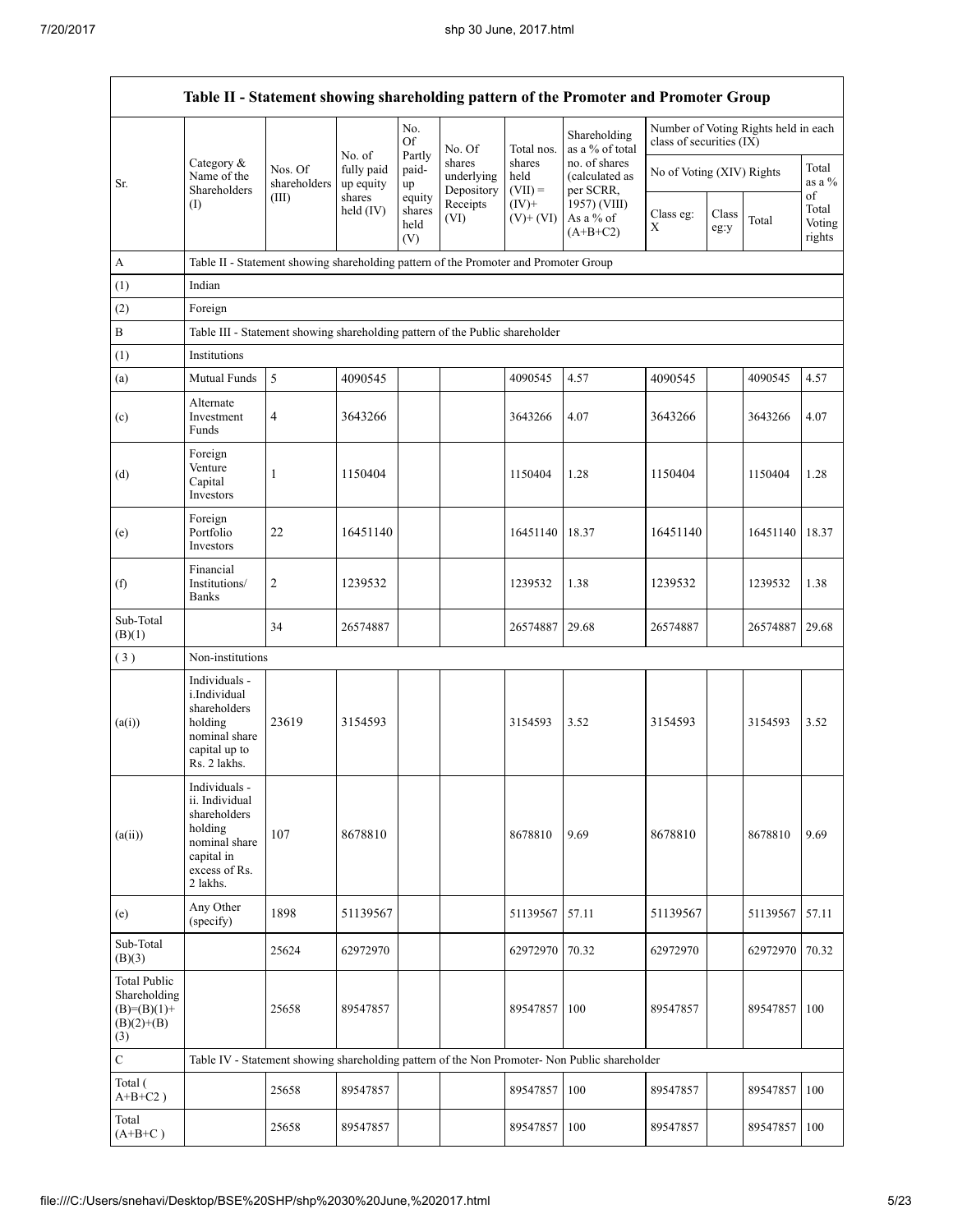| Table II - Statement showing shareholding pattern of the Promoter and Promoter Group |                                                 |                                       |                                                             |                                                                                               |                                        |                                                         |                                                                        |                                                  |                                       |
|--------------------------------------------------------------------------------------|-------------------------------------------------|---------------------------------------|-------------------------------------------------------------|-----------------------------------------------------------------------------------------------|----------------------------------------|---------------------------------------------------------|------------------------------------------------------------------------|--------------------------------------------------|---------------------------------------|
| Sr.                                                                                  | No. Of<br><b>Shares</b><br>Underlying           | No. of<br><b>Shares</b><br>Underlying | No. Of Shares<br>Underlying<br>Outstanding                  | Shareholding, as a %<br>assuming full conversion<br>of convertible securities (               | Number of<br>Locked in shares<br>(XII) |                                                         | Number of<br>Shares<br>pledged or<br>otherwise<br>encumbered<br>(XIII) |                                                  | Number of<br>equity shares<br>held in |
|                                                                                      | Outstanding<br>convertible<br>securities<br>(X) | Outstanding<br>Warrants<br>$(X_i)$    | convertible<br>securities and<br>No. Of Warrants<br>(Xi)(a) | as a percentage of diluted<br>share capital) $(XI)$ =<br>$(VII)+(X)$ As a % of<br>$(A+B+C2)$  | No. (a)                                | As a<br>$%$ of<br>total<br><b>Shares</b><br>held<br>(b) | No.<br>(a)                                                             | As a<br>$%$ of<br>total<br>Shares<br>held<br>(b) | dematerialized<br>form (XIV)          |
| A                                                                                    |                                                 |                                       |                                                             | Table II - Statement showing shareholding pattern of the Promoter and Promoter Group          |                                        |                                                         |                                                                        |                                                  |                                       |
| (1)                                                                                  | Indian                                          |                                       |                                                             |                                                                                               |                                        |                                                         |                                                                        |                                                  |                                       |
| (2)                                                                                  | Foreign                                         |                                       |                                                             |                                                                                               |                                        |                                                         |                                                                        |                                                  |                                       |
| $\bf{B}$                                                                             |                                                 |                                       |                                                             | Table III - Statement showing shareholding pattern of the Public shareholder                  |                                        |                                                         |                                                                        |                                                  |                                       |
| (1)                                                                                  | Institutions                                    |                                       |                                                             |                                                                                               |                                        |                                                         |                                                                        |                                                  |                                       |
| (a)                                                                                  |                                                 |                                       |                                                             | 4.57                                                                                          | 2101110                                | 51.37                                                   |                                                                        |                                                  | 4090545                               |
| (c)                                                                                  |                                                 |                                       |                                                             | 4.07                                                                                          | 1167265                                | 32.04                                                   |                                                                        |                                                  | 3643266                               |
| (d)                                                                                  |                                                 |                                       |                                                             | 1.28                                                                                          | $\boldsymbol{0}$                       | $\boldsymbol{0}$                                        |                                                                        |                                                  | 1150404                               |
| (e)                                                                                  |                                                 |                                       |                                                             | 18.37                                                                                         | 8580245                                | 52.16                                                   |                                                                        |                                                  | 16451140                              |
| (f)                                                                                  |                                                 |                                       |                                                             | 1.38                                                                                          | 194590                                 | 15.7                                                    |                                                                        |                                                  | 1239532                               |
| Sub-Total<br>(B)(1)                                                                  |                                                 |                                       |                                                             | 29.68                                                                                         | 12043210 45.32                         |                                                         |                                                                        |                                                  | 26574887                              |
| (3)                                                                                  | Non-institutions                                |                                       |                                                             |                                                                                               |                                        |                                                         |                                                                        |                                                  |                                       |
| (a(i))                                                                               |                                                 |                                       |                                                             | 3.52                                                                                          | 797768                                 | 25.29                                                   |                                                                        |                                                  | 2596689                               |
| (a(ii))                                                                              |                                                 |                                       |                                                             | 9.69                                                                                          | 5787967                                | 66.69                                                   |                                                                        |                                                  | 8000668                               |
| (e)                                                                                  |                                                 |                                       |                                                             | 57.11                                                                                         | 46888546                               | 91.69                                                   |                                                                        |                                                  | 50123367                              |
| Sub-Total<br>(B)(3)                                                                  |                                                 |                                       |                                                             | 70.32                                                                                         | 53474281                               | 84.92                                                   |                                                                        |                                                  | 60720724                              |
| <b>Total Public</b><br>Shareholding<br>$(B)=(B)(1)+$<br>$(B)(2)+(B)$<br>(3)          |                                                 |                                       |                                                             | 100                                                                                           | 65517491                               | 73.16                                                   |                                                                        |                                                  | 87295611                              |
| $\mathbf C$                                                                          |                                                 |                                       |                                                             | Table IV - Statement showing shareholding pattern of the Non Promoter- Non Public shareholder |                                        |                                                         |                                                                        |                                                  |                                       |
| Total (<br>$A+B+C2$ )                                                                |                                                 |                                       |                                                             | 100                                                                                           | 65517491                               | 73.16                                                   |                                                                        |                                                  | 87295611                              |
| Total<br>$(A+B+C)$                                                                   |                                                 |                                       |                                                             | 100                                                                                           | 65517491                               | 73.16                                                   |                                                                        |                                                  | 87295611                              |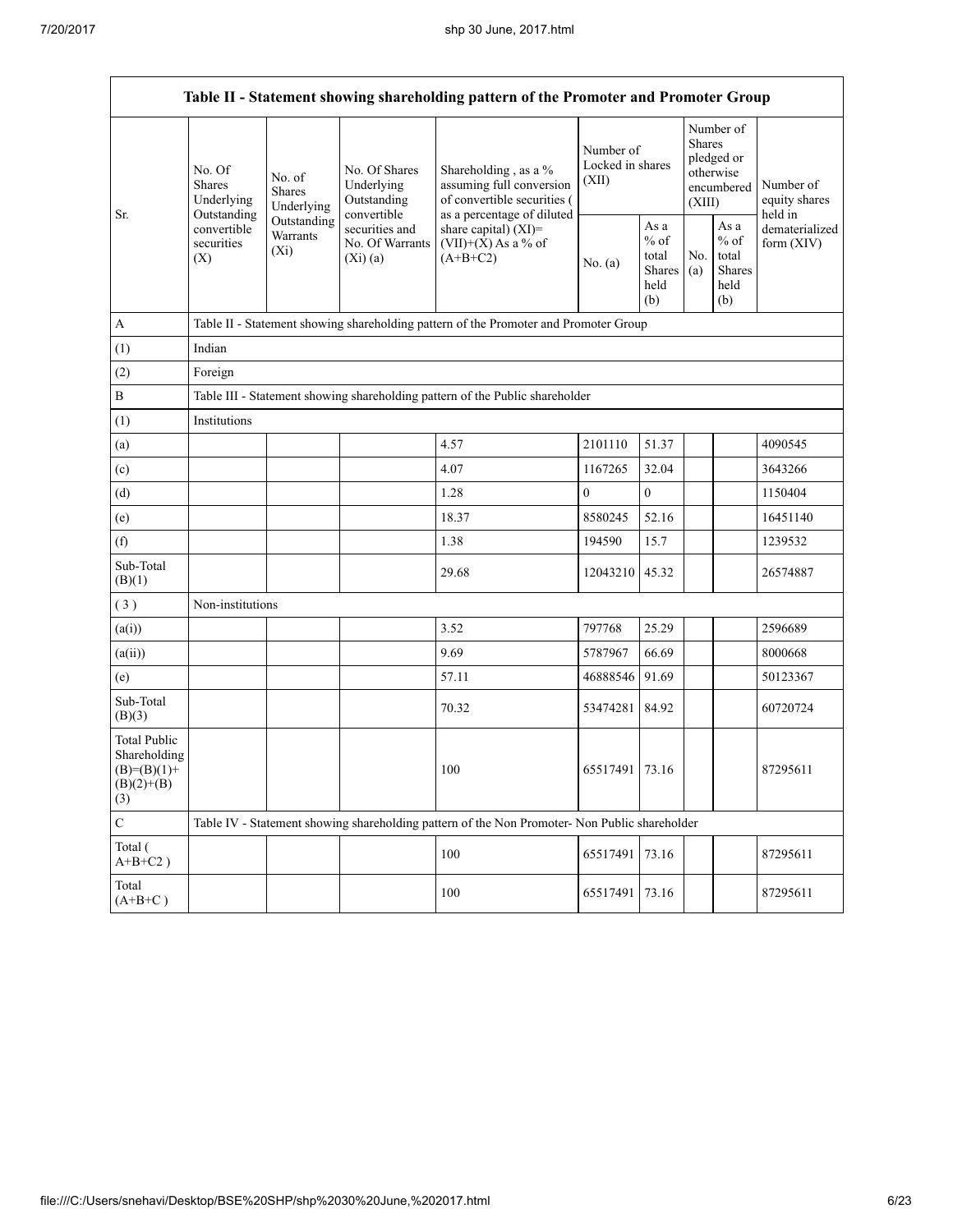| <b>Mutual Funds</b>                                                                                                                                                                  |                                                                              |                       |  |  |  |  |
|--------------------------------------------------------------------------------------------------------------------------------------------------------------------------------------|------------------------------------------------------------------------------|-----------------------|--|--|--|--|
| Searial No.                                                                                                                                                                          | $\mathbf{1}$                                                                 |                       |  |  |  |  |
| Name of the<br>Shareholders (I)                                                                                                                                                      | Reliance Capital Trustee Co Ltd- A/C Reliance small Cap fund and Growth Fund | Click here to go back |  |  |  |  |
| PAN (II)                                                                                                                                                                             | AAATR0090B                                                                   | Total                 |  |  |  |  |
| No. of fully paid<br>up equity shares<br>$\text{held}(\text{IV})$                                                                                                                    | 3306520                                                                      | 3306520               |  |  |  |  |
| No. Of Partly paid-<br>up equity shares<br>held(V)                                                                                                                                   |                                                                              |                       |  |  |  |  |
| No. Of shares<br>underlying<br>Depository<br>Receipts (VI)                                                                                                                           |                                                                              |                       |  |  |  |  |
| Total nos. shares<br>held $(VII) = (IV) +$<br>$(V)$ + $(VI)$                                                                                                                         | 3306520                                                                      | 3306520               |  |  |  |  |
| Shareholding as a<br>% of total no. of<br>shares (calculated<br>as per SCRR,<br>1957) (VIII) As a<br>% of $(A+B+C2)$                                                                 | 3.69                                                                         | 3.69                  |  |  |  |  |
|                                                                                                                                                                                      | Number of Voting Rights held in each class of securities (IX)                |                       |  |  |  |  |
| Class eg: X                                                                                                                                                                          | 3306520                                                                      | 3306520               |  |  |  |  |
| Class eg:y                                                                                                                                                                           |                                                                              |                       |  |  |  |  |
| Total                                                                                                                                                                                | 3306520                                                                      | 3306520               |  |  |  |  |
| Total as a % of<br>Total Voting rights                                                                                                                                               | 3.69                                                                         | 3.69                  |  |  |  |  |
| No. Of Shares<br>Underlying<br>Outstanding<br>convertible<br>securities $(X)$                                                                                                        |                                                                              |                       |  |  |  |  |
| No. of Shares<br>Underlying<br>Outstanding<br>Warrants $(X_1)$                                                                                                                       |                                                                              |                       |  |  |  |  |
| No. Of Shares<br>Underlying<br>Outstanding<br>convertible<br>securities and No.<br>Of Warrants (Xi)<br>(a)                                                                           |                                                                              |                       |  |  |  |  |
| Shareholding, as a<br>% assuming full<br>conversion of<br>convertible<br>securities (as a<br>percentage of<br>diluted share<br>capital) (XI)=<br>$(VII)+(X)$ As a %<br>of $(A+B+C2)$ | 3.69                                                                         | 3.69                  |  |  |  |  |
| Number of Locked in shares (XII)                                                                                                                                                     |                                                                              |                       |  |  |  |  |
| No. (a)                                                                                                                                                                              | 1322860                                                                      | 1322860               |  |  |  |  |
| As a % of total<br>Shares held (b)                                                                                                                                                   | 40.01                                                                        | 40.01                 |  |  |  |  |
| Number of equity<br>shares held in<br>dematerialized<br>form (XIV)                                                                                                                   | 3306520                                                                      | 3306520               |  |  |  |  |

file:///C:/Users/snehavi/Desktop/BSE%20SHP/shp%2030%20June,%202017.html 7/23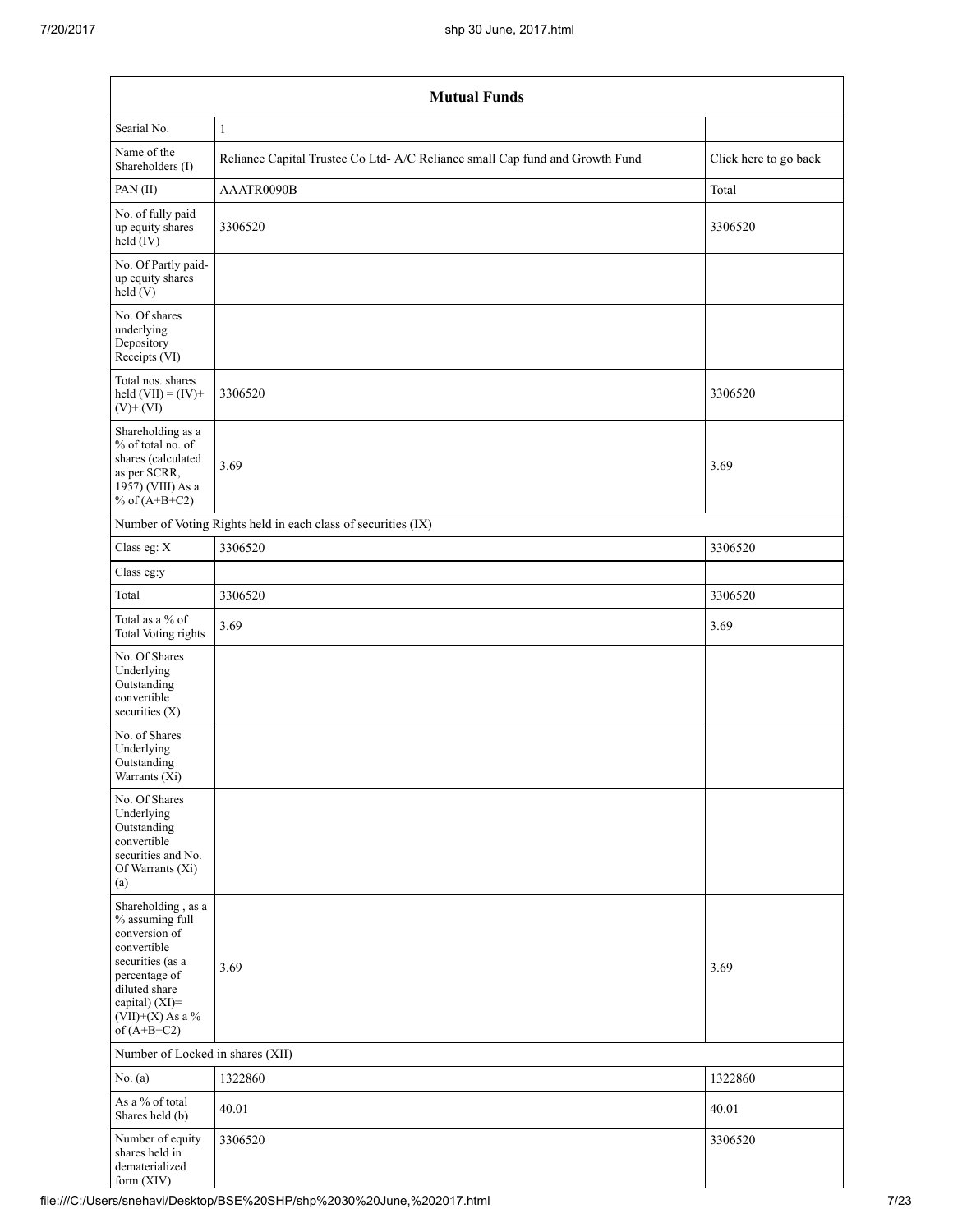$\overline{a}$ 

| Reason for not providing PAN    |  |  |  |  |  |  |
|---------------------------------|--|--|--|--|--|--|
| Reason for not<br>providing PAN |  |  |  |  |  |  |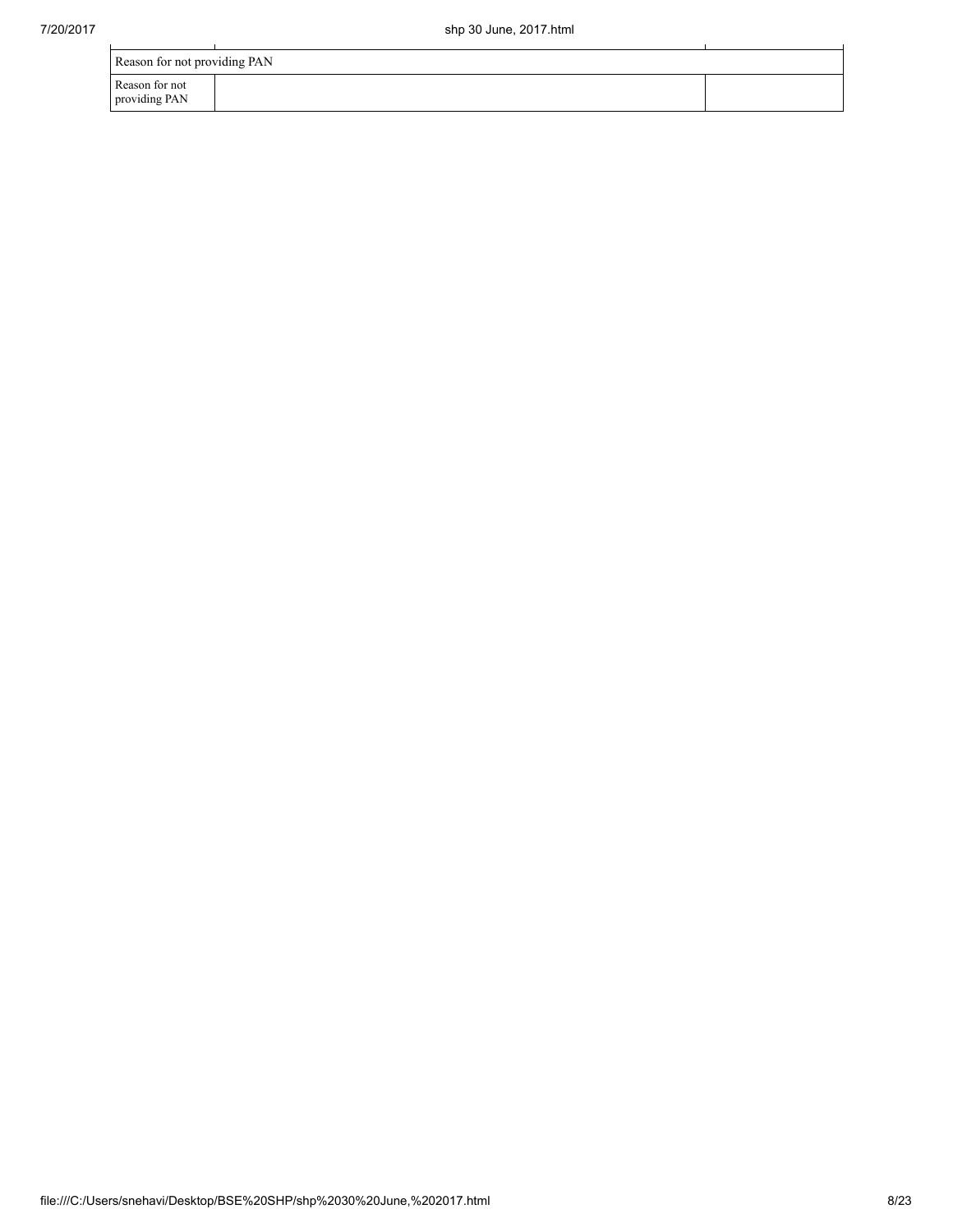| <b>Alternate Investment Funds</b>                                                                                                                                                    |                                                               |                         |                       |  |  |  |
|--------------------------------------------------------------------------------------------------------------------------------------------------------------------------------------|---------------------------------------------------------------|-------------------------|-----------------------|--|--|--|
| $\overline{2}$<br>Searial No.<br>$\mathbf{1}$                                                                                                                                        |                                                               |                         |                       |  |  |  |
| Name of the<br>Shareholders (I)                                                                                                                                                      | Pioneer Investment Fund                                       | Pi Opportunities Fund I | Click here to go back |  |  |  |
| PAN(II)                                                                                                                                                                              | AADTP1052E                                                    | AABTP6697D              | Total                 |  |  |  |
| No. of fully paid<br>up equity shares<br>held (IV)                                                                                                                                   | 2296852                                                       | 1167265                 | 3464117               |  |  |  |
| No. Of Partly paid-<br>up equity shares<br>held(V)                                                                                                                                   |                                                               |                         |                       |  |  |  |
| No. Of shares<br>underlying<br>Depository<br>Receipts (VI)                                                                                                                           |                                                               |                         |                       |  |  |  |
| Total nos. shares<br>held $(VII) = (IV) +$<br>$(V)$ + $(VI)$                                                                                                                         | 2296852                                                       | 1167265                 | 3464117               |  |  |  |
| Shareholding as a<br>% of total no. of<br>shares (calculated<br>as per SCRR,<br>1957) (VIII) As a<br>% of $(A+B+C2)$                                                                 | 2.56                                                          | 1.3                     | 3.87                  |  |  |  |
|                                                                                                                                                                                      | Number of Voting Rights held in each class of securities (IX) |                         |                       |  |  |  |
| Class eg: X                                                                                                                                                                          | 2296852                                                       | 1167265                 | 3464117               |  |  |  |
| Class eg:y                                                                                                                                                                           |                                                               |                         |                       |  |  |  |
| Total                                                                                                                                                                                | 2296852                                                       | 1167265                 | 3464117               |  |  |  |
| Total as a % of<br><b>Total Voting rights</b>                                                                                                                                        | 2.56                                                          | 1.3                     | 3.87                  |  |  |  |
| No. Of Shares<br>Underlying<br>Outstanding<br>convertible<br>securities $(X)$                                                                                                        |                                                               |                         |                       |  |  |  |
| No. of Shares<br>Underlying<br>Outstanding<br>Warrants (Xi)                                                                                                                          |                                                               |                         |                       |  |  |  |
| No. Of Shares<br>Underlying<br>Outstanding<br>convertible<br>securities and No.<br>Of Warrants (Xi)<br>(a)                                                                           |                                                               |                         |                       |  |  |  |
| Shareholding, as a<br>% assuming full<br>conversion of<br>convertible<br>securities (as a<br>percentage of<br>diluted share<br>capital) (XI)=<br>$(VII)+(X)$ As a %<br>of $(A+B+C2)$ | 2.56                                                          | 1.3                     | 3.87                  |  |  |  |
| Number of Locked in shares (XII)                                                                                                                                                     |                                                               |                         |                       |  |  |  |
| No. $(a)$                                                                                                                                                                            | $\boldsymbol{0}$                                              | 1167265                 | 1167265               |  |  |  |
| As a % of total<br>Shares held (b)                                                                                                                                                   | $\mathbf{0}$                                                  | 100                     | 33.7                  |  |  |  |
| Number of equity<br>shares held in<br>dematerialized<br>form (XIV)                                                                                                                   | 2296852                                                       | 1167265                 | 3464117               |  |  |  |

file:///C:/Users/snehavi/Desktop/BSE%20SHP/shp%2030%20June,%202017.html 9/23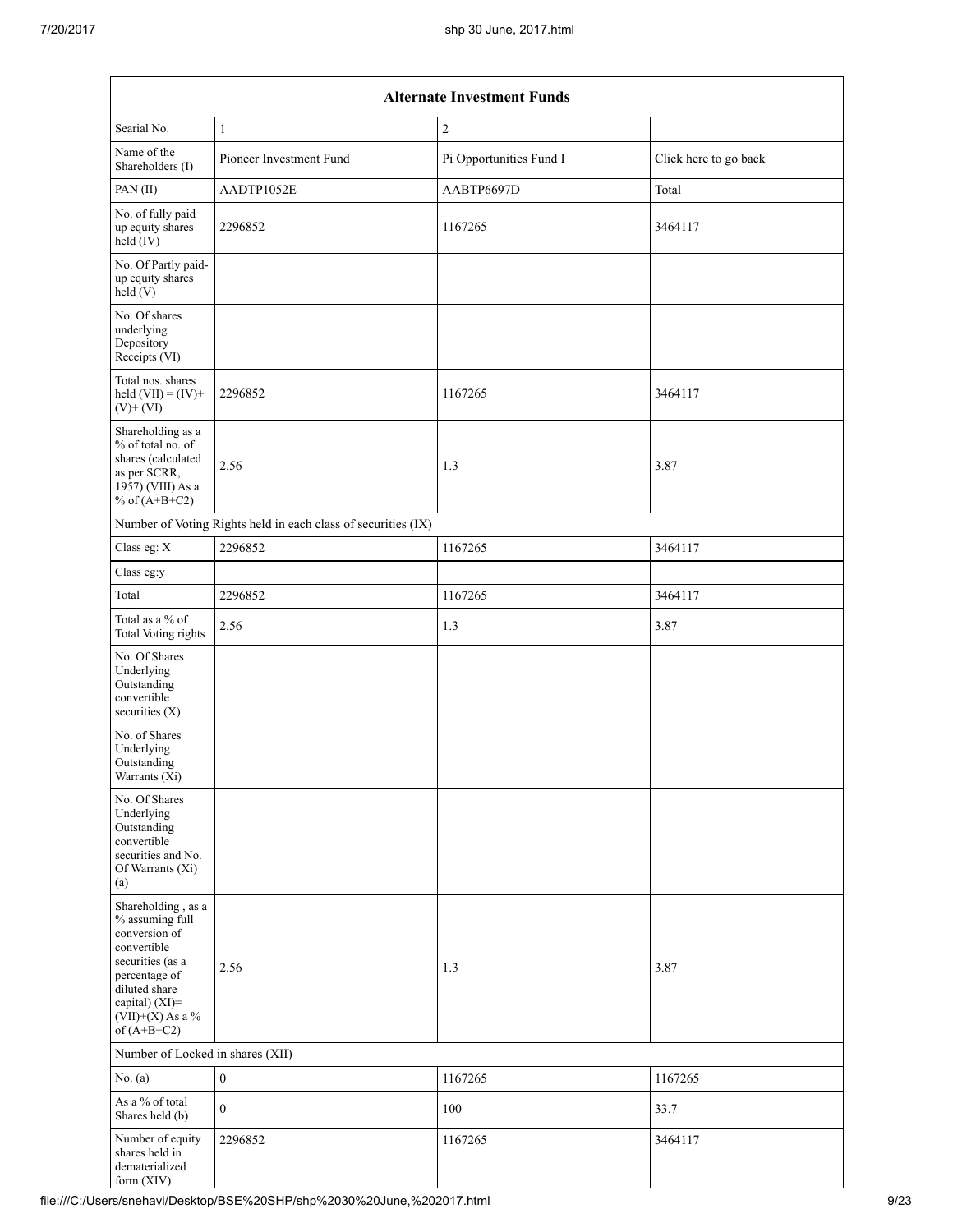| Reason for not providing PAN    |  |  |  |  |  |  |
|---------------------------------|--|--|--|--|--|--|
| Reason for not<br>providing PAN |  |  |  |  |  |  |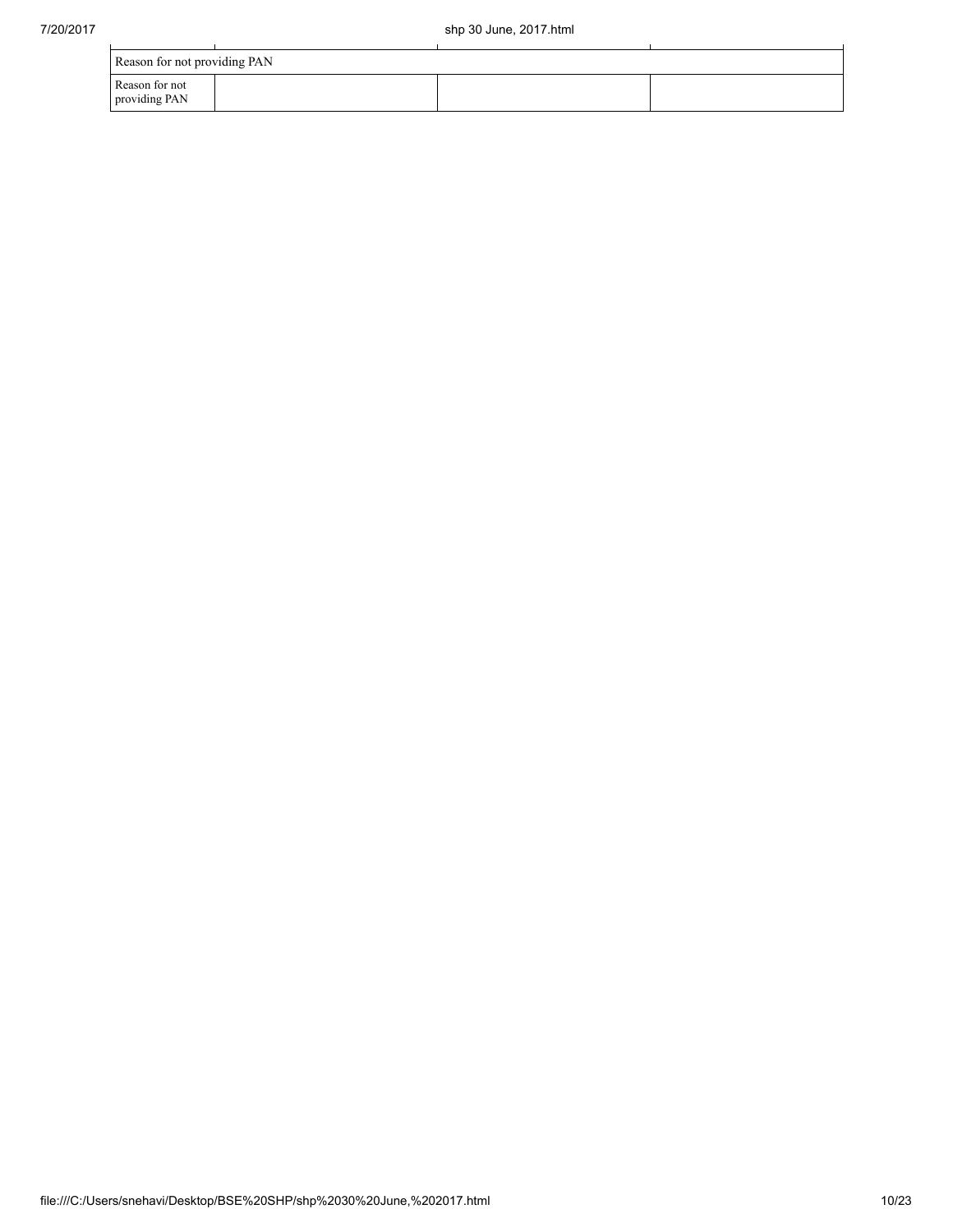| <b>Foreign Venture Capital Investors</b>                                                                                                                                             |                                                               |                       |  |  |  |  |
|--------------------------------------------------------------------------------------------------------------------------------------------------------------------------------------|---------------------------------------------------------------|-----------------------|--|--|--|--|
| Searial No.                                                                                                                                                                          | $\mathbf{1}$                                                  |                       |  |  |  |  |
| Name of the<br>Shareholders (I)                                                                                                                                                      | Intel Capital Corporation                                     | Click here to go back |  |  |  |  |
| PAN(II)                                                                                                                                                                              | AABCI4929G                                                    | Total                 |  |  |  |  |
| No. of fully paid<br>up equity shares<br>$held$ (IV)                                                                                                                                 | 1150404                                                       | 1150404               |  |  |  |  |
| No. Of Partly paid-<br>up equity shares<br>held $(V)$                                                                                                                                |                                                               |                       |  |  |  |  |
| No. Of shares<br>underlying<br>Depository<br>Receipts (VI)                                                                                                                           |                                                               |                       |  |  |  |  |
| Total nos. shares<br>held $(VII) = (IV) +$<br>$(V)$ + $(VI)$                                                                                                                         | 1150404                                                       | 1150404               |  |  |  |  |
| Shareholding as a<br>% of total no. of<br>shares (calculated<br>as per SCRR,<br>1957) (VIII) As a<br>% of $(A+B+C2)$                                                                 | 1.28                                                          | 1.28                  |  |  |  |  |
|                                                                                                                                                                                      | Number of Voting Rights held in each class of securities (IX) |                       |  |  |  |  |
| Class eg: X                                                                                                                                                                          | 1150404                                                       | 1150404               |  |  |  |  |
| Class eg:y                                                                                                                                                                           |                                                               |                       |  |  |  |  |
| Total                                                                                                                                                                                | 1150404                                                       | 1150404               |  |  |  |  |
| Total as a % of<br>Total Voting rights                                                                                                                                               | 1.28                                                          | 1.28                  |  |  |  |  |
| No. Of Shares<br>Underlying<br>Outstanding<br>convertible<br>securities $(X)$                                                                                                        |                                                               |                       |  |  |  |  |
| No. of Shares<br>Underlying<br>Outstanding<br>Warrants (X1)                                                                                                                          |                                                               |                       |  |  |  |  |
| No. Of Shares<br>Underlying<br>Outstanding<br>convertible<br>securities and No.<br>Of Warrants (Xi)<br>(a)                                                                           |                                                               |                       |  |  |  |  |
| Shareholding, as a<br>% assuming full<br>conversion of<br>convertible<br>securities (as a<br>percentage of<br>diluted share<br>capital) (XI)=<br>$(VII)+(X)$ As a %<br>of $(A+B+C2)$ | 1.28                                                          | 1.28                  |  |  |  |  |
| Number of Locked in shares (XII)                                                                                                                                                     |                                                               |                       |  |  |  |  |
| No. $(a)$                                                                                                                                                                            | $\boldsymbol{0}$                                              | $\boldsymbol{0}$      |  |  |  |  |
| As a % of total<br>Shares held (b)                                                                                                                                                   | $\boldsymbol{0}$                                              | $\mathbf{0}$          |  |  |  |  |
| Number of equity<br>shares held in<br>dematerialized<br>form $(XIV)$                                                                                                                 | 1150404                                                       | 1150404               |  |  |  |  |

file:///C:/Users/snehavi/Desktop/BSE%20SHP/shp%2030%20June,%202017.html 11/23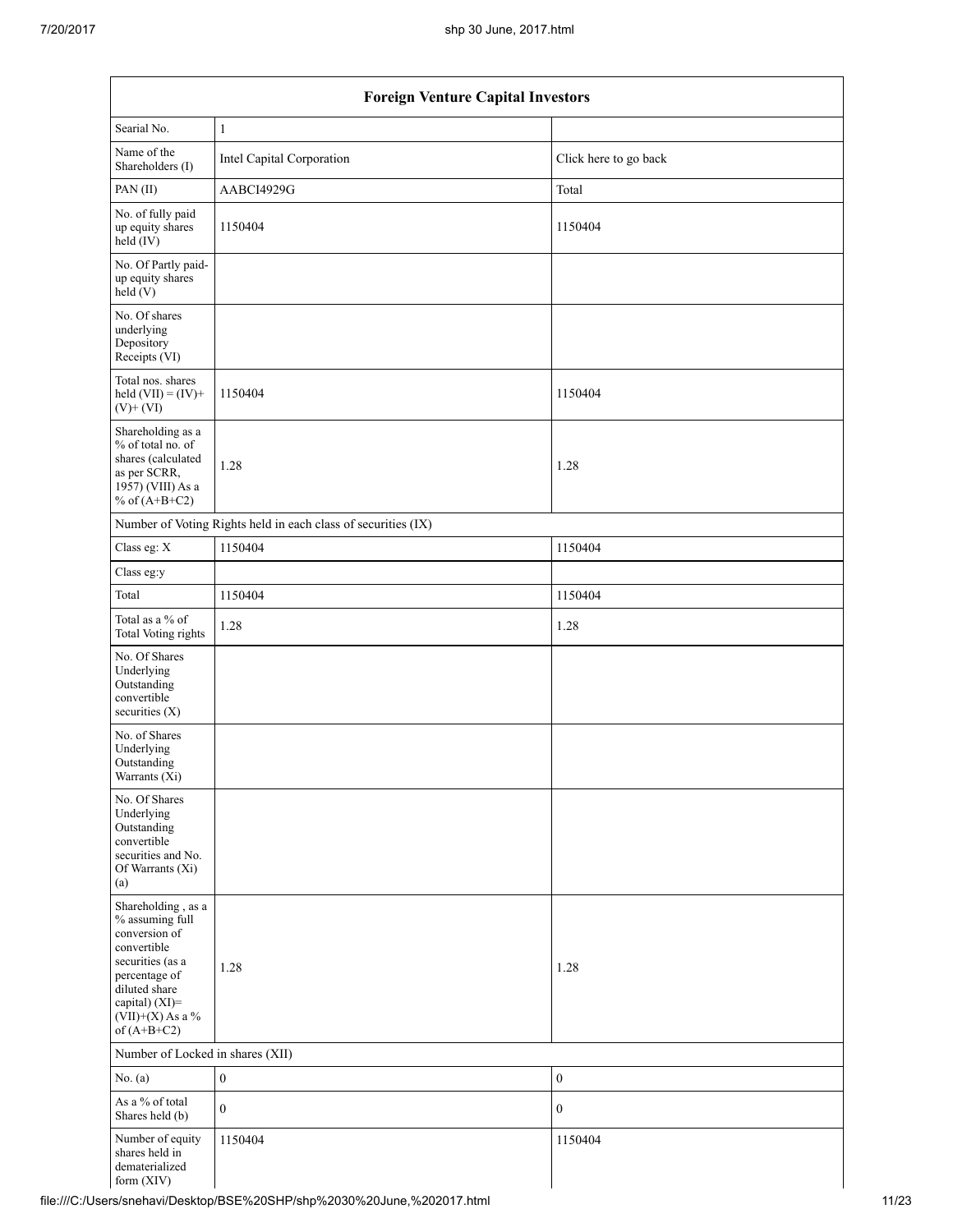$\overline{a}$ 

| Reason for not providing PAN    |  |  |  |  |  |
|---------------------------------|--|--|--|--|--|
| Reason for not<br>providing PAN |  |  |  |  |  |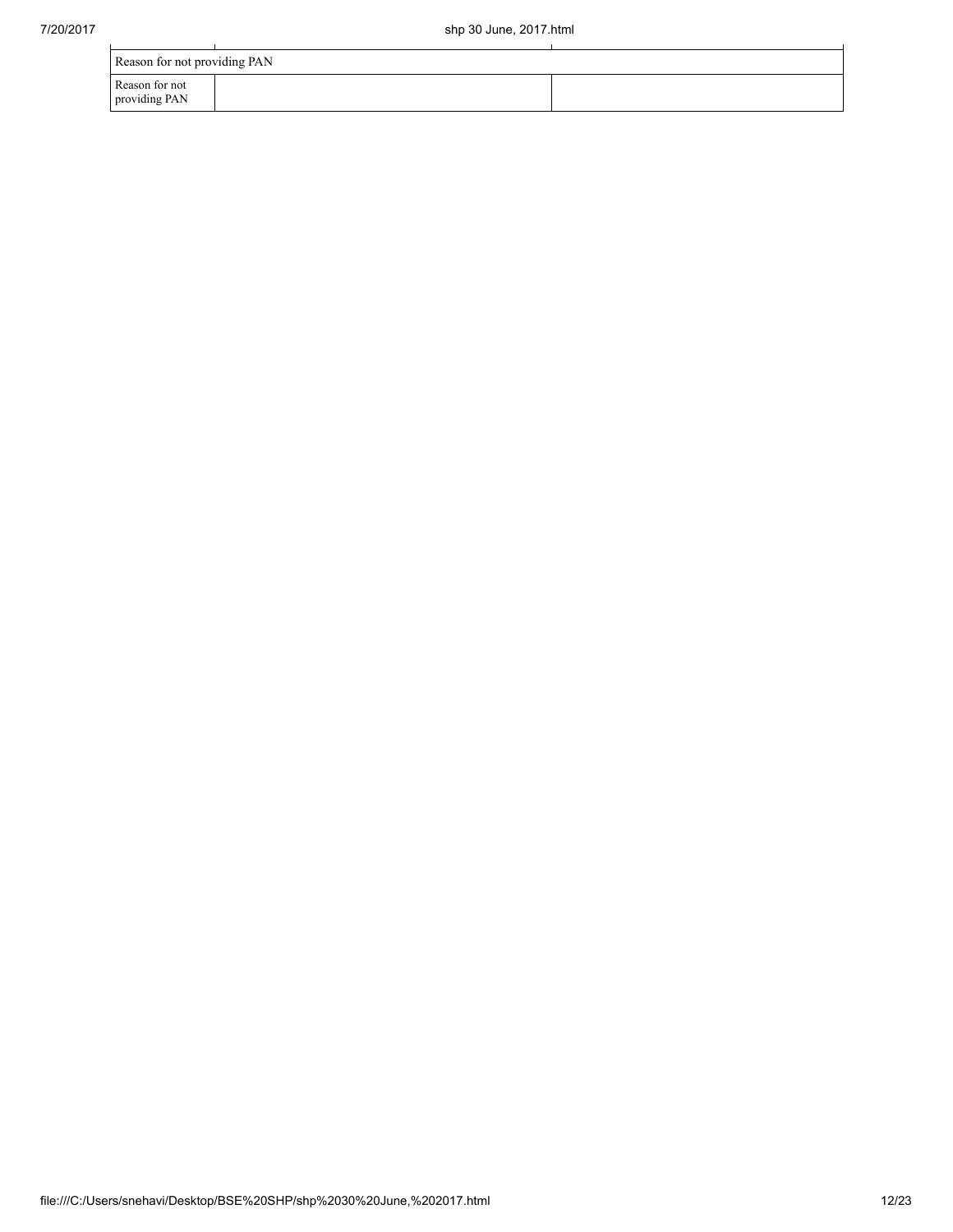| <b>Foreign Portfolio Investors</b>                                                                                                                                                   |                                               |                                          |                                      |                                                                                                                                 |                  |                                                            |
|--------------------------------------------------------------------------------------------------------------------------------------------------------------------------------------|-----------------------------------------------|------------------------------------------|--------------------------------------|---------------------------------------------------------------------------------------------------------------------------------|------------------|------------------------------------------------------------|
| Searial No.                                                                                                                                                                          | $\mathbf{1}$                                  | $\boldsymbol{2}$                         | $\overline{3}$                       | $\overline{4}$                                                                                                                  | 5                | 6                                                          |
| Name of the<br>Shareholders (I)                                                                                                                                                      | East Bridge<br>Capital Master<br>Fund Limited | Amansa<br>Holdings<br>Private<br>Limited | Columbia<br>Emerging<br>Markets Fund | Abu Dhabi<br>Fidelity Investment trust<br>Investment<br><b>Fidelity Series Emerging</b><br>Authority-<br>Market Funds<br>Behave |                  | Columbia Variable<br>Portfolio-<br><b>Emerging Markets</b> |
| PAN $(II)$                                                                                                                                                                           | AACCE9888M                                    | AAKCA7237L                               | AABCE4519Q                           | AAACA4380N                                                                                                                      | AAATF2631A       | AADCA0751A                                                 |
| No. of fully paid<br>up equity shares<br>held (IV)                                                                                                                                   | 3599997                                       | 2757650                                  | 1940376                              | 1866855                                                                                                                         | 1266571          | 1076913                                                    |
| No. Of Partly paid-<br>up equity shares<br>held(V)                                                                                                                                   |                                               |                                          |                                      |                                                                                                                                 |                  |                                                            |
| No. Of shares<br>underlying<br>Depository<br>Receipts (VI)                                                                                                                           |                                               |                                          |                                      |                                                                                                                                 |                  |                                                            |
| Total nos. shares<br>held $(VII) = (IV) +$<br>$(V)$ + $(VI)$                                                                                                                         | 3599997                                       | 2757650                                  | 1940376                              | 1866855                                                                                                                         | 1266571          | 1076913                                                    |
| Shareholding as a<br>% of total no. of<br>shares (calculated<br>as per SCRR.<br>1957) (VIII) As a<br>% of $(A+B+C2)$                                                                 | 4.02                                          | 3.08                                     | 2.17                                 | 2.08                                                                                                                            | 1.41             | 1.2                                                        |
| Number of Voting Rights held in each class of securities (IX)                                                                                                                        |                                               |                                          |                                      |                                                                                                                                 |                  |                                                            |
| Class eg: X                                                                                                                                                                          | 3599997                                       | 2757650                                  | 1940376                              | 1866855                                                                                                                         | 1266571          | 1076913                                                    |
| Class eg:y                                                                                                                                                                           |                                               |                                          |                                      |                                                                                                                                 |                  |                                                            |
| Total                                                                                                                                                                                | 3599997                                       | 2757650                                  | 1940376                              | 1866855                                                                                                                         | 1266571          | 1076913                                                    |
| Total as a % of<br>Total Voting rights                                                                                                                                               | 4.02                                          | 3.08                                     | 2.17                                 | 2.08                                                                                                                            | 1.41             | 1.2                                                        |
| No. Of Shares<br>Underlying<br>Outstanding<br>convertible<br>securities $(X)$                                                                                                        |                                               |                                          |                                      |                                                                                                                                 |                  |                                                            |
| No. of Shares<br>Underlying<br>Outstanding<br>Warrants (Xi)                                                                                                                          |                                               |                                          |                                      |                                                                                                                                 |                  |                                                            |
| No. Of Shares<br>Underlying<br>Outstanding<br>convertible<br>securities and No.<br>Of Warrants (Xi)<br>(a)                                                                           |                                               |                                          |                                      |                                                                                                                                 |                  |                                                            |
| Shareholding, as a<br>% assuming full<br>conversion of<br>convertible<br>securities (as a<br>percentage of<br>diluted share<br>capital) (XI)=<br>$(VII)+(X)$ As a %<br>of $(A+B+C2)$ | 4.02                                          | 3.08                                     | 2.17                                 | 2.08                                                                                                                            | 1.41             | 1.2                                                        |
| Number of Locked in shares (XII)                                                                                                                                                     |                                               |                                          |                                      |                                                                                                                                 |                  |                                                            |
| No. (a)                                                                                                                                                                              | 1329405                                       | 1329350                                  | 1245145                              | 1329405                                                                                                                         | $\boldsymbol{0}$ | 700370                                                     |
| As a % of total<br>Shares held (b)                                                                                                                                                   | 36.93                                         | 48.21                                    | 64.17                                | 71.21                                                                                                                           | $\boldsymbol{0}$ | 65.03                                                      |
| Number of equity                                                                                                                                                                     | 359997                                        | 2757650                                  | 1940376                              | 1866855                                                                                                                         | 1266571          | 1076913                                                    |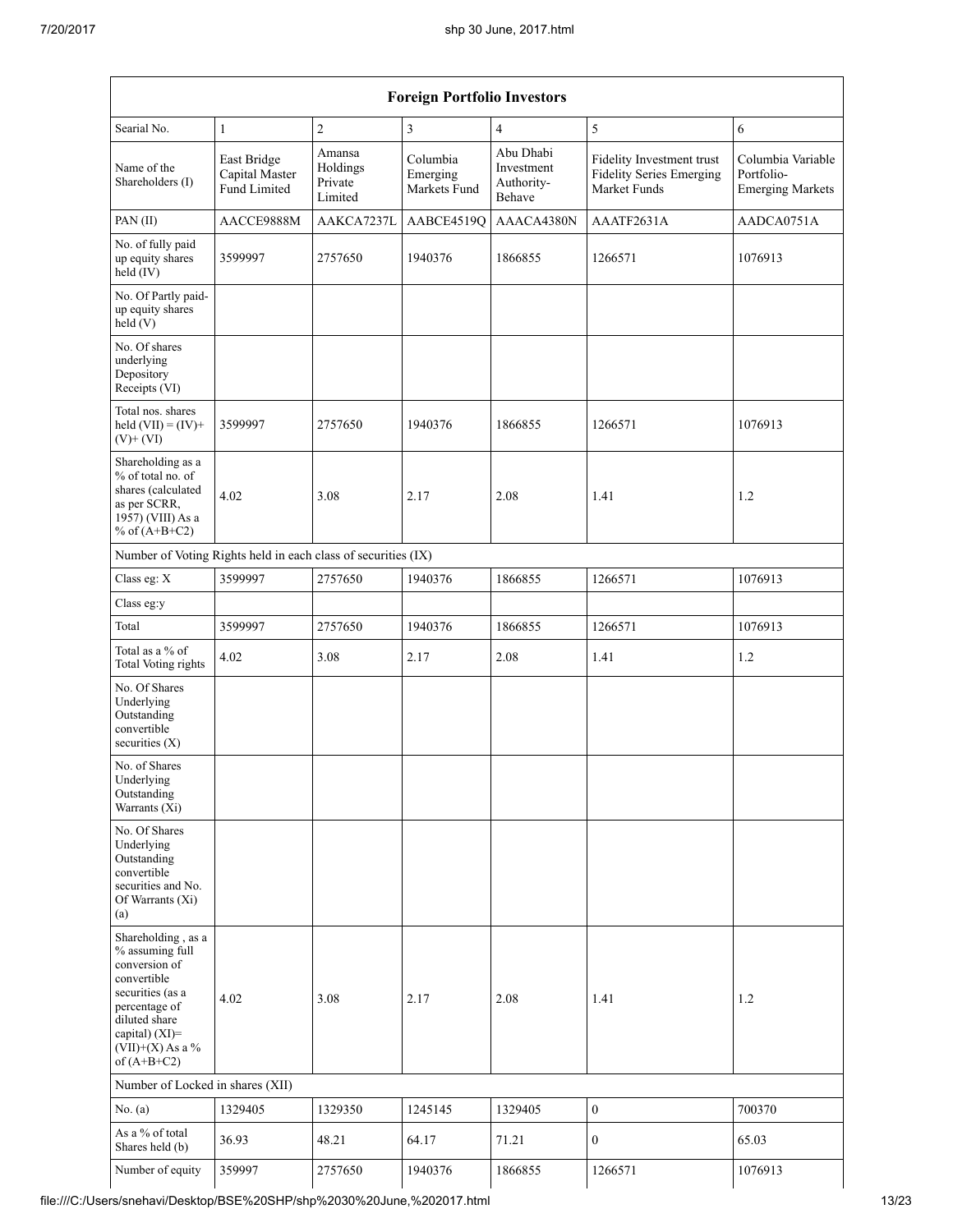| shares held in<br>dematerialized<br>form $(XIV)$ |  |  |  |
|--------------------------------------------------|--|--|--|
| Reason for not providing PAN                     |  |  |  |
| Reason for not<br>providing PAN                  |  |  |  |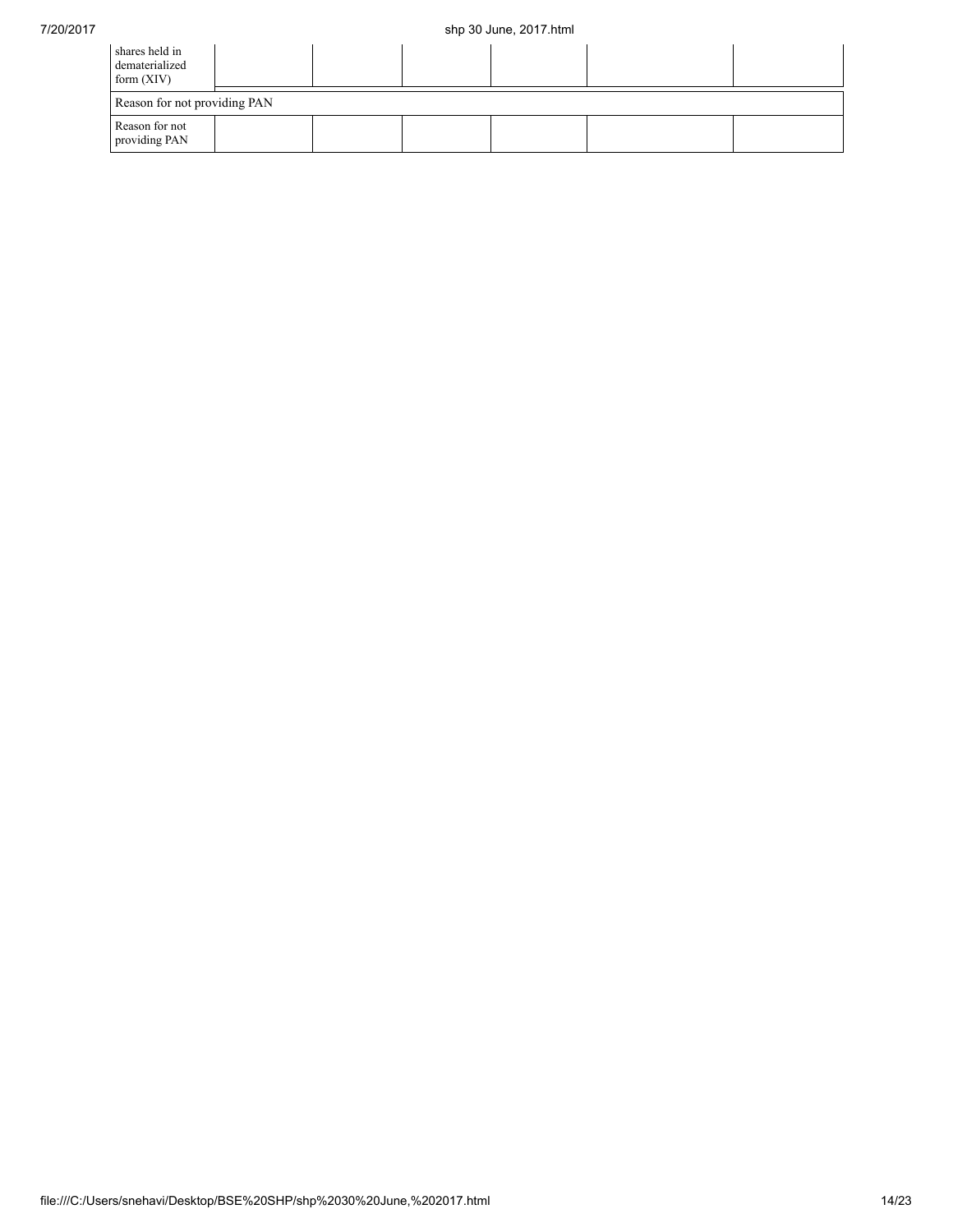| <b>Foreign Portfolio Investors</b>                                                                                                                                                   |                                                               |  |  |  |  |  |
|--------------------------------------------------------------------------------------------------------------------------------------------------------------------------------------|---------------------------------------------------------------|--|--|--|--|--|
| Searial No.                                                                                                                                                                          |                                                               |  |  |  |  |  |
| Name of the<br>Shareholders (I)                                                                                                                                                      | Click here to go back                                         |  |  |  |  |  |
| PAN(II)                                                                                                                                                                              | Total                                                         |  |  |  |  |  |
| No. of fully paid<br>up equity shares<br>$held$ (IV)                                                                                                                                 | 12508362                                                      |  |  |  |  |  |
| No. Of Partly paid-<br>up equity shares<br>held(V)                                                                                                                                   |                                                               |  |  |  |  |  |
| No. Of shares<br>underlying<br>Depository<br>Receipts (VI)                                                                                                                           |                                                               |  |  |  |  |  |
| Total nos. shares<br>held $(VII) = (IV) +$<br>$(V)$ + $(VI)$                                                                                                                         | 12508362                                                      |  |  |  |  |  |
| Shareholding as a<br>% of total no. of<br>shares (calculated<br>as per SCRR,<br>1957) (VIII) As a<br>% of $(A+B+C2)$                                                                 | 13.97                                                         |  |  |  |  |  |
|                                                                                                                                                                                      | Number of Voting Rights held in each class of securities (IX) |  |  |  |  |  |
| Class eg: X                                                                                                                                                                          | 12508362                                                      |  |  |  |  |  |
| Class eg:y                                                                                                                                                                           |                                                               |  |  |  |  |  |
| Total                                                                                                                                                                                | 12508362                                                      |  |  |  |  |  |
| Total as a % of<br>Total Voting rights                                                                                                                                               | 13.97                                                         |  |  |  |  |  |
| No. Of Shares<br>Underlying<br>Outstanding<br>convertible<br>securities $(X)$                                                                                                        |                                                               |  |  |  |  |  |
| No. of Shares<br>Underlying<br>Outstanding<br>Warrants (Xi)                                                                                                                          |                                                               |  |  |  |  |  |
| No. Of Shares<br>Underlying<br>Outstanding<br>convertible<br>securities and No.<br>Of Warrants (Xi)<br>(a)                                                                           |                                                               |  |  |  |  |  |
| Shareholding, as a<br>% assuming full<br>conversion of<br>convertible<br>securities (as a<br>percentage of<br>diluted share<br>capital) (XI)=<br>$(VII)+(X)$ As a %<br>of $(A+B+C2)$ | 13.97                                                         |  |  |  |  |  |
| Number of Locked in shares (XII)                                                                                                                                                     |                                                               |  |  |  |  |  |
| No. (a)                                                                                                                                                                              | 5933675                                                       |  |  |  |  |  |
| As a % of total<br>Shares held (b)                                                                                                                                                   | 47.44                                                         |  |  |  |  |  |
| Number of equity<br>shares held in<br>dematerialized<br>form (XIV)                                                                                                                   | 9268362                                                       |  |  |  |  |  |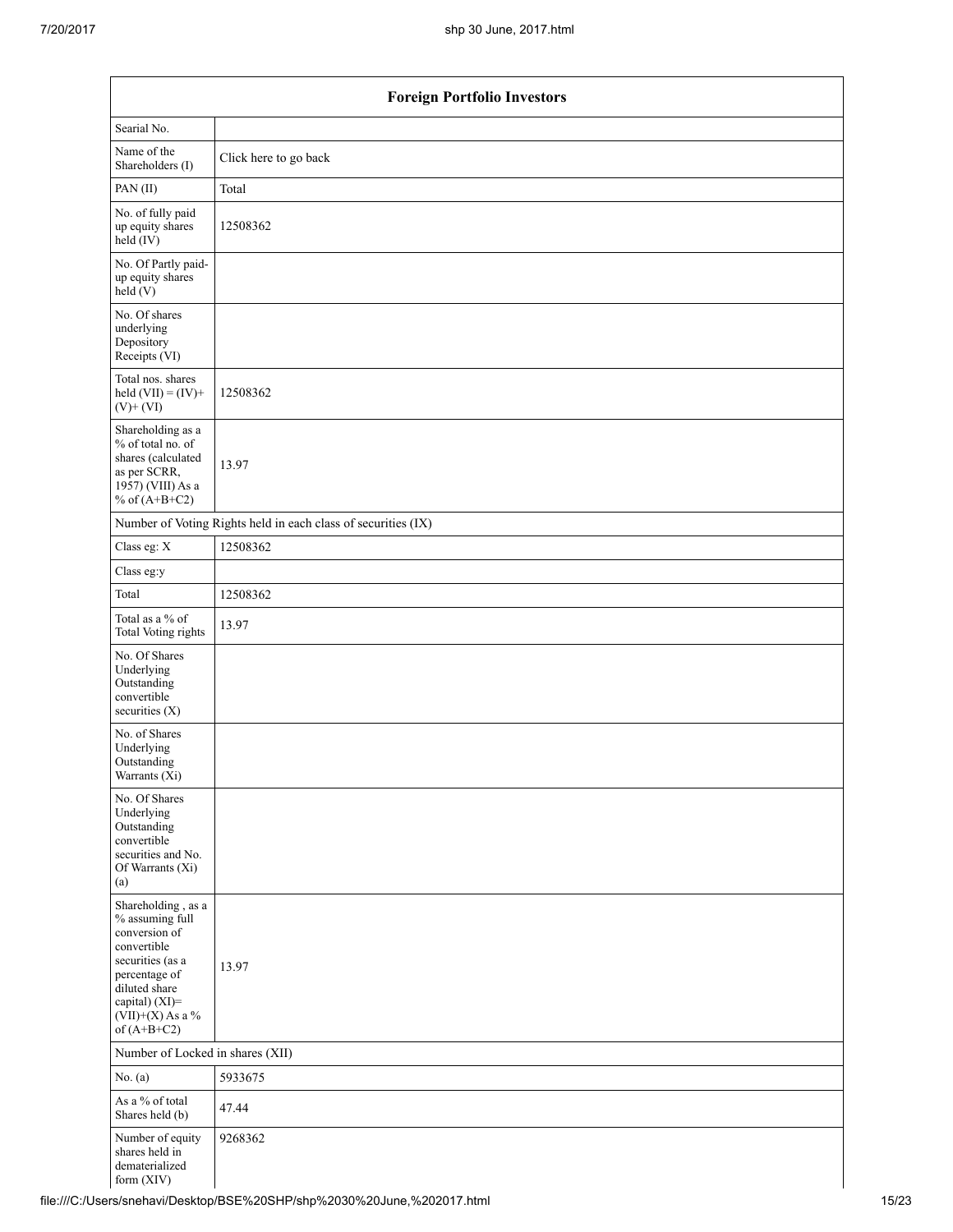| Reason for not providing PAN    |  |  |  |  |  |
|---------------------------------|--|--|--|--|--|
| Reason for not<br>providing PAN |  |  |  |  |  |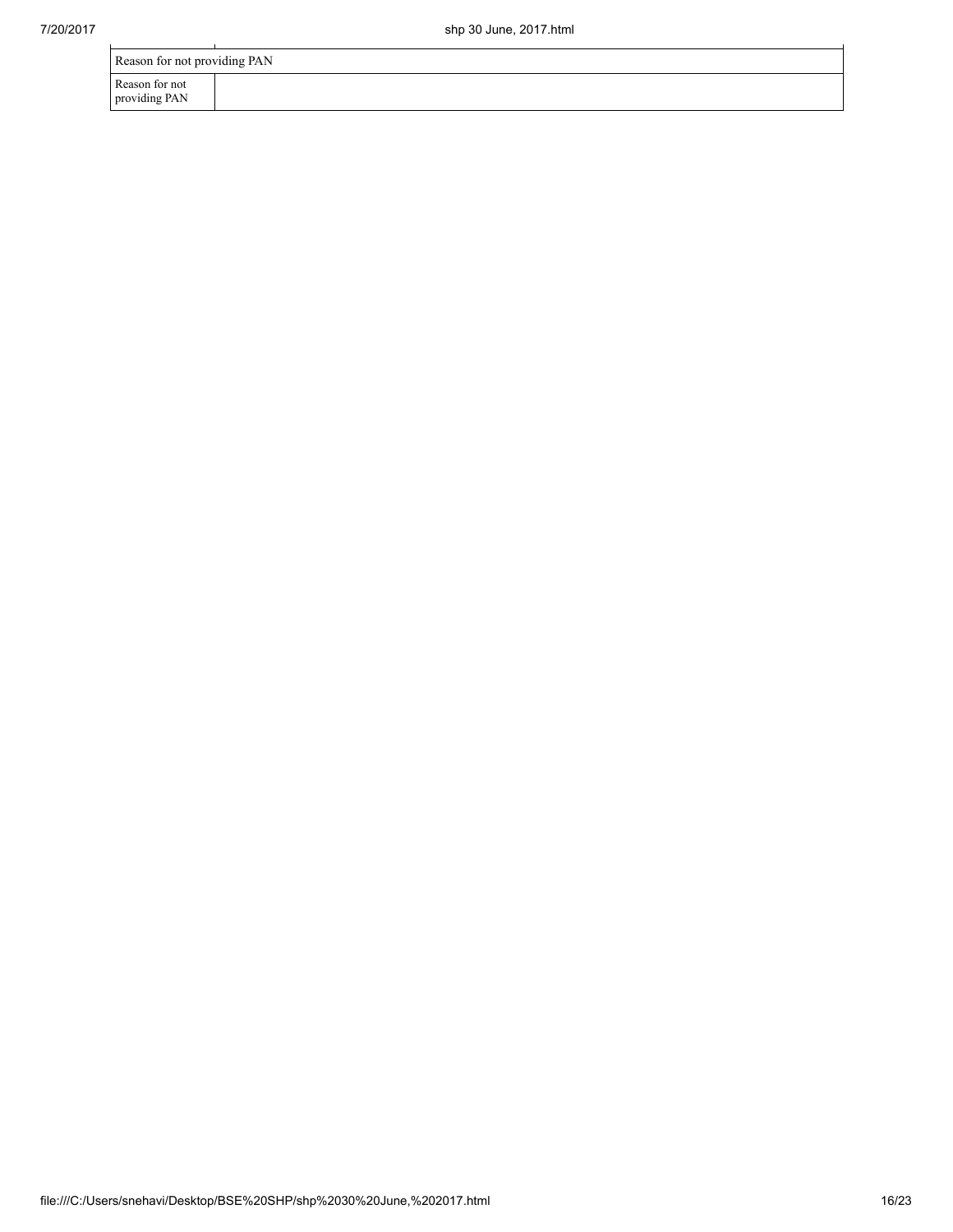|                                                                                                                                               |              |                      |                                              | Any Other (specify)                          |                                                                                              |                                        |                         |
|-----------------------------------------------------------------------------------------------------------------------------------------------|--------------|----------------------|----------------------------------------------|----------------------------------------------|----------------------------------------------------------------------------------------------|----------------------------------------|-------------------------|
| Searial No.                                                                                                                                   | $\mathbf{1}$ | $\overline{c}$       | $\overline{\mathbf{3}}$                      | $\overline{4}$                               | 5                                                                                            | 6                                      | $\tau$                  |
| Category                                                                                                                                      | <b>HUF</b>   | Other                | Other                                        | Other                                        | Other                                                                                        | Other                                  | $NRI-$<br>Non-<br>Repat |
| Category / More<br>than 1 percentage                                                                                                          | Category     | Category             | More than 1<br>percentage of<br>shareholding | More than 1<br>percentage of<br>shareholding | More than 1<br>More than 1<br>percentage of<br>percentage of<br>shareholding<br>shareholding |                                        | Category                |
| Name of the<br>Shareholders (I)                                                                                                               |              | Foreign<br>Companies | Cascade Capital<br>Management<br>Mauritius   | Mayfield XII,<br>Mauritius                   | Sandstone Private<br>Investments                                                             | Intel Capital<br>Cayman<br>Corporation |                         |
| PAN (II)                                                                                                                                      |              |                      | AAGCC7235A                                   | AAFCM0300F                                   | AAKCS4600D                                                                                   | AABCI3446E                             |                         |
| No. of the<br>Shareholders (I)                                                                                                                | 947          | 14                   | 1                                            | 1                                            | 1                                                                                            | 1                                      | 72                      |
| No. of fully paid<br>up equity shares<br>held (IV)                                                                                            | 59168        | 31222051             | 16513184                                     | 7106628                                      | 3589800                                                                                      | 3115039                                | 60377                   |
| No. Of Partly paid-<br>up equity shares<br>held (V)                                                                                           |              |                      |                                              |                                              |                                                                                              |                                        |                         |
| No. Of shares<br>underlying<br>Depository<br>Receipts (VI)                                                                                    |              |                      |                                              |                                              |                                                                                              |                                        |                         |
| Total nos. shares<br>held $(VII) = (IV) +$<br>$(V)+(VI)$                                                                                      | 59168        | 31222051             | 16513184                                     | 7106628                                      | 3589800                                                                                      | 3115039                                | 60377                   |
| Shareholding as a<br>% of total no. of<br>shares (calculated<br>as per SCRR,<br>1957) (VIII) As a<br>% of $(A+B+C2)$                          | 0.07         | 34.87                | 18.44                                        | 7.94                                         | 4.01                                                                                         | 3.48                                   | 0.07                    |
| Number of Voting Rights held in each class of securities (IX)                                                                                 |              |                      |                                              |                                              |                                                                                              |                                        |                         |
| Class eg: X                                                                                                                                   | 59168        | 31222051             | 16513184                                     | 7106628                                      | 3589800                                                                                      | 3115039                                | 60377                   |
| Class eg:y                                                                                                                                    |              |                      |                                              |                                              |                                                                                              |                                        |                         |
| Total                                                                                                                                         | 59168        | 31222051             | 16513184                                     | 7106628                                      | 3589800                                                                                      | 3115039                                | 60377                   |
| Total as a % of<br>Total Voting rights                                                                                                        | 0.07         | 34.87                | 18.44                                        | 7.94                                         | 4.01                                                                                         | 3.48                                   | 0.07                    |
| No. Of Shares<br>Underlying<br>Outstanding<br>convertible<br>securities (X)                                                                   |              |                      |                                              |                                              |                                                                                              |                                        |                         |
| No. of Shares<br>Underlying<br>Outstanding<br>Warrants (Xi)                                                                                   |              |                      |                                              |                                              |                                                                                              |                                        |                         |
| No. Of Shares<br>Underlying<br>Outstanding<br>convertible<br>securities and No.<br>Of Warrants (Xi)<br>(a)                                    |              |                      |                                              |                                              |                                                                                              |                                        |                         |
| Shareholding, as a<br>% assuming full<br>conversion of<br>convertible<br>securities (as a<br>percentage of<br>diluted share<br>capital) (XI)= | 0.07         | 34.87                | 18.44                                        | 7.94                                         | 4.01                                                                                         | 3.48                                   | 0.07                    |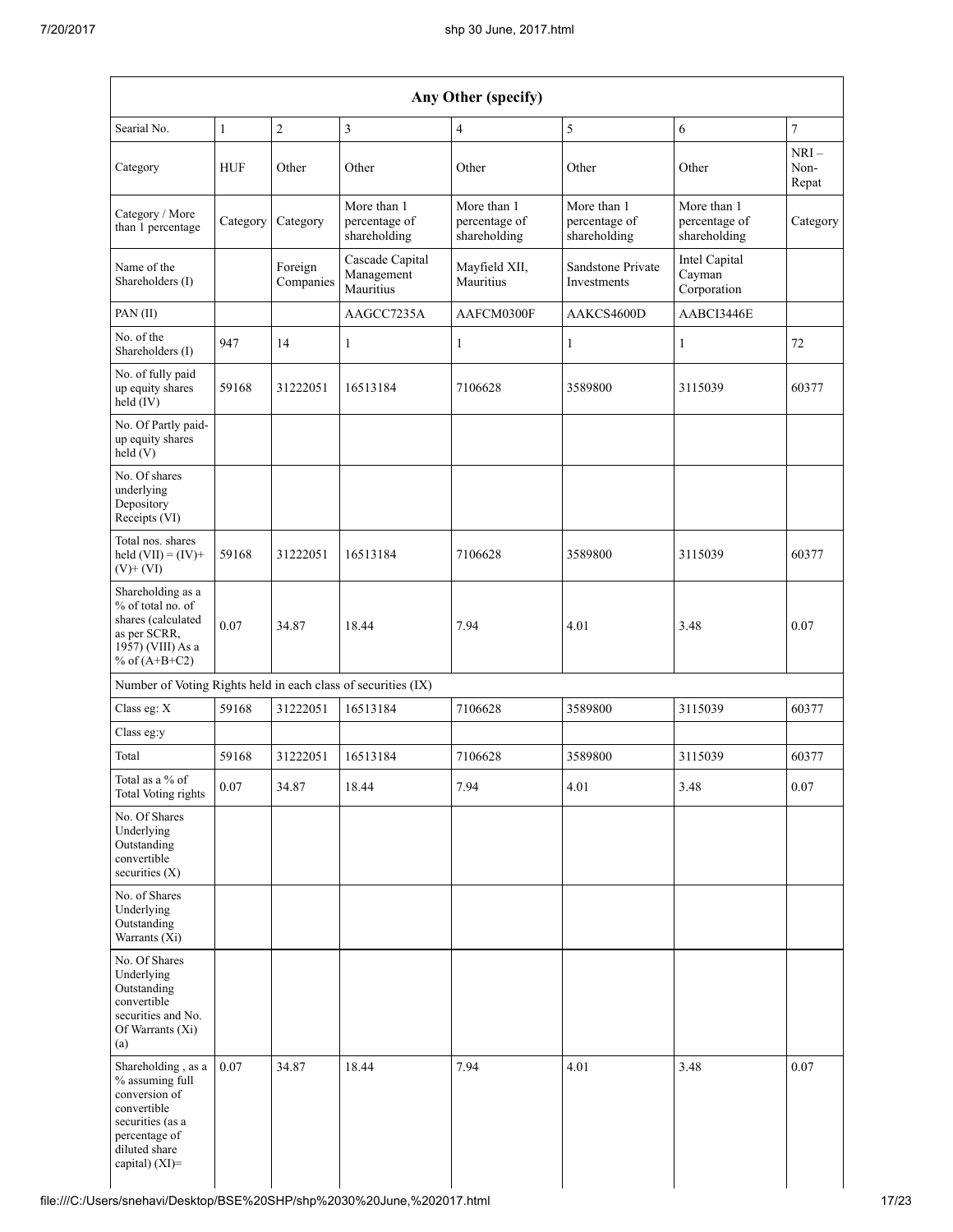## 7/20/2017 shp 30 June, 2017.html

| $(VII)+(X)$ As a %<br>of $(A+B+C2)$                                  |          |          |          |         |         |         |       |
|----------------------------------------------------------------------|----------|----------|----------|---------|---------|---------|-------|
| Number of Locked in shares (XII)                                     |          |          |          |         |         |         |       |
| No. (a)                                                              | $\Omega$ | 29351523 | 16513184 | 6133500 | 3589800 | 3115039 | 28500 |
| As a % of total<br>Shares held (b)                                   | $\theta$ | 94.01    | 100      | 86.31   | 100     | 100     | 47.2  |
| Number of equity<br>shares held in<br>dematerialized<br>form $(XIV)$ | 59168    | 30324651 | 16513184 | 7106628 | 3589800 | 3115039 | 60377 |
| Reason for not providing PAN                                         |          |          |          |         |         |         |       |
| Reason for not<br>providing PAN                                      |          |          |          |         |         |         |       |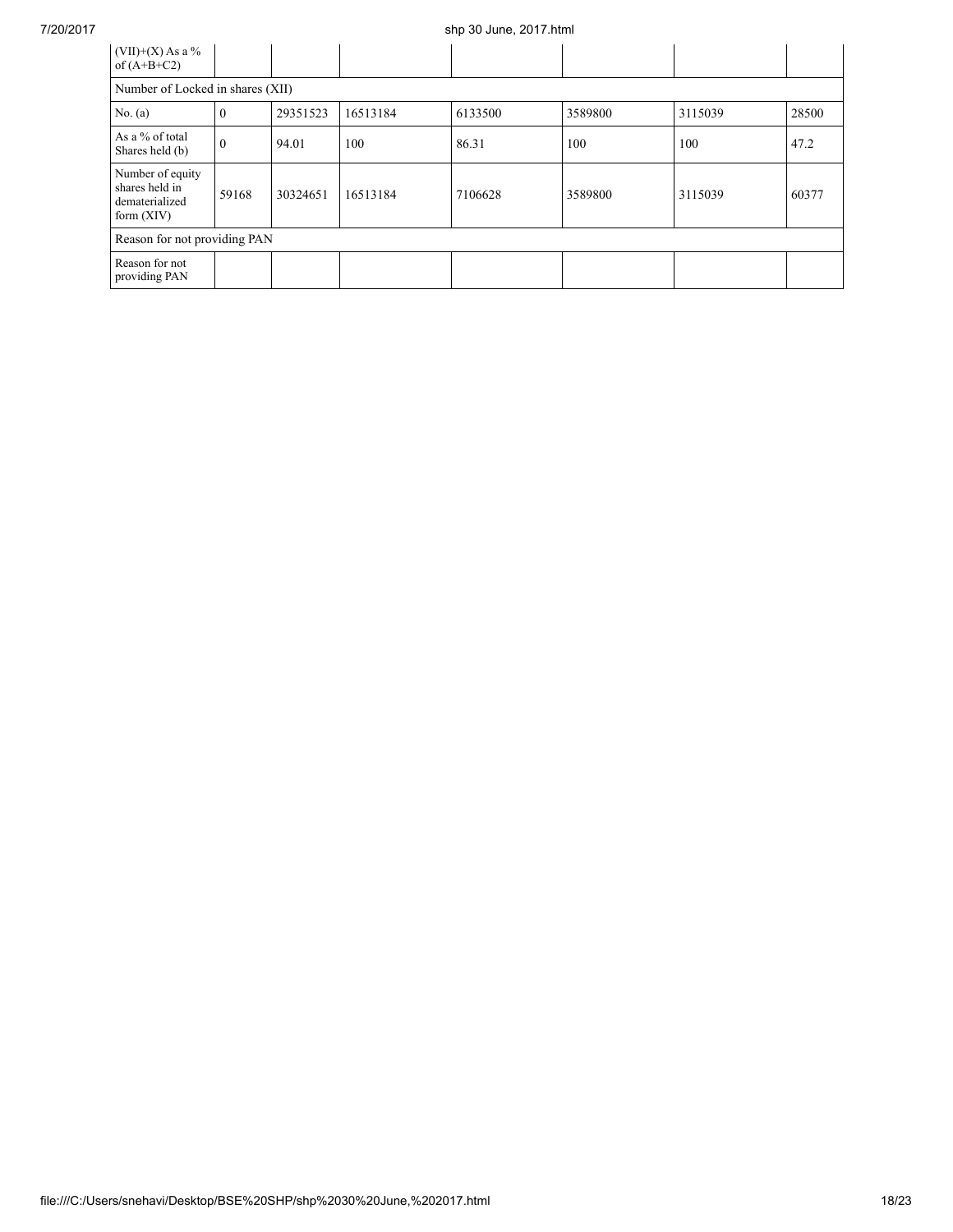|                                                                                                                                                                                      | Any Other (specify) |                                 |                                              |                     |                            |                                              |                                              |
|--------------------------------------------------------------------------------------------------------------------------------------------------------------------------------------|---------------------|---------------------------------|----------------------------------------------|---------------------|----------------------------|----------------------------------------------|----------------------------------------------|
| Searial No.                                                                                                                                                                          | 8                   | $\mathbf{q}$                    | 10                                           | 11                  | 12                         | 13                                           | 14                                           |
| Category                                                                                                                                                                             | $NRI-$<br>Repat     | Overseas<br>corporate<br>bodies | Overseas corporate<br>bodies                 | Clearing<br>Members | <b>Bodies</b><br>Corporate | <b>Bodies Corporate</b>                      | Director or Director's<br>Relatives          |
| Category / More<br>than 1 percentage                                                                                                                                                 | Category            | Category                        | More than 1<br>percentage of<br>shareholding | Category            | Category                   | More than 1<br>percentage of<br>shareholding | More than 1<br>percentage of<br>shareholding |
| Name of the<br>Shareholders (I)                                                                                                                                                      |                     |                                 | Samena Spectrum Co                           |                     |                            | <b>SBI</b> Life Insurance<br>Co Ltd          | Sanjay Nayak                                 |
| PAN(II)                                                                                                                                                                              |                     |                                 | AAXCS0197E                                   |                     |                            | AAFCS2530P                                   | AAAPN0409J                                   |
| No. of the<br>Shareholders (I)                                                                                                                                                       | 155                 | 1                               | $\mathbf{1}$                                 | 580                 | 127                        | 1                                            | 1                                            |
| No. of fully paid<br>up equity shares<br>held (IV)                                                                                                                                   | 239700              | 13981648                        | 13981648                                     | 940611              | 2322421                    | 1167265                                      | 2313591                                      |
| No. Of Partly paid-<br>up equity shares<br>held (V)                                                                                                                                  |                     |                                 |                                              |                     |                            |                                              |                                              |
| No. Of shares<br>underlying<br>Depository<br>Receipts (VI)                                                                                                                           |                     |                                 |                                              |                     |                            |                                              |                                              |
| Total nos. shares<br>held $(VII) = (IV) +$<br>$(V)$ + $(VI)$                                                                                                                         | 239700              | 13981648                        | 13981648                                     | 940611              | 2322421                    | 1167265                                      | 2313591                                      |
| Shareholding as a<br>% of total no. of<br>shares (calculated<br>as per SCRR,<br>1957) (VIII) As a<br>% of $(A+B+C2)$                                                                 | 0.27                | 15.61                           | 15.61                                        | 1.05                | 2.59                       | 1.3                                          | 2.58                                         |
| Number of Voting Rights held in each class of securities (IX)                                                                                                                        |                     |                                 |                                              |                     |                            |                                              |                                              |
| Class eg: X                                                                                                                                                                          | 239700              | 13981648                        | 13981648                                     | 940611              | 2322421                    | 1167265                                      | 2313591                                      |
| Class eg:y                                                                                                                                                                           |                     |                                 |                                              |                     |                            |                                              |                                              |
| Total                                                                                                                                                                                | 239700              | 13981648                        | 13981648                                     | 940611              | 2322421                    | 1167265                                      | 2313591                                      |
| Total as a % of<br>Total Voting rights                                                                                                                                               | 0.27                | 15.61                           | 15.61                                        | 1.05                | 2.59                       | 1.3                                          | 2.58                                         |
| No. Of Shares<br>Underlying<br>Outstanding<br>convertible<br>securities $(X)$                                                                                                        |                     |                                 |                                              |                     |                            |                                              |                                              |
| No. of Shares<br>Underlying<br>Outstanding<br>Warrants (Xi)                                                                                                                          |                     |                                 |                                              |                     |                            |                                              |                                              |
| No. Of Shares<br>Underlying<br>Outstanding<br>convertible<br>securities and No.<br>Of Warrants (Xi)<br>(a)                                                                           |                     |                                 |                                              |                     |                            |                                              |                                              |
| Shareholding, as a<br>% assuming full<br>conversion of<br>convertible<br>securities (as a<br>percentage of<br>diluted share<br>capital) (XI)=<br>$(VII)+(X)$ As a %<br>of $(A+B+C2)$ | 0.27                | 15.61                           | 15.61                                        | 1.05                | 2.59                       | 1.3                                          | 2.58                                         |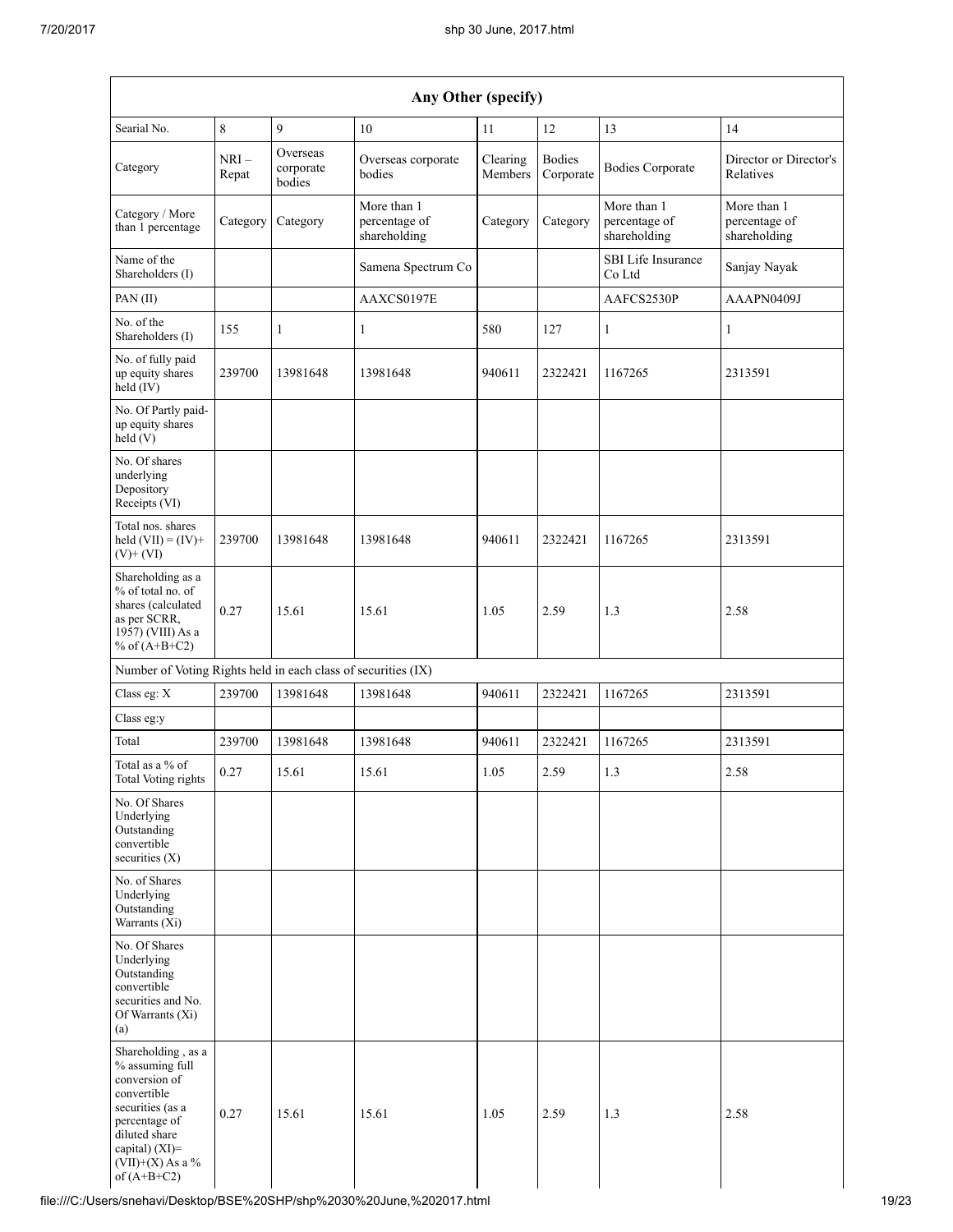| Number of Locked in shares (XII)                                     |        |          |          |              |         |         |         |
|----------------------------------------------------------------------|--------|----------|----------|--------------|---------|---------|---------|
| No. $(a)$                                                            | 102600 | 13981648 | 13981648 | $\mathbf{0}$ | 1819708 | 1167265 | 1604567 |
| As a % of total<br>Shares held (b)                                   | 42.8   | 100      | 100      | $\mathbf{0}$ | 78.35   | 100     | 69.35   |
| Number of equity<br>shares held in<br>dematerialized<br>form $(XIV)$ | 120900 | 13981648 | 13981648 | 940611       | 2322421 | 1167265 | 2313591 |
| Reason for not providing PAN                                         |        |          |          |              |         |         |         |
| Reason for not<br>providing PAN                                      |        |          |          |              |         |         |         |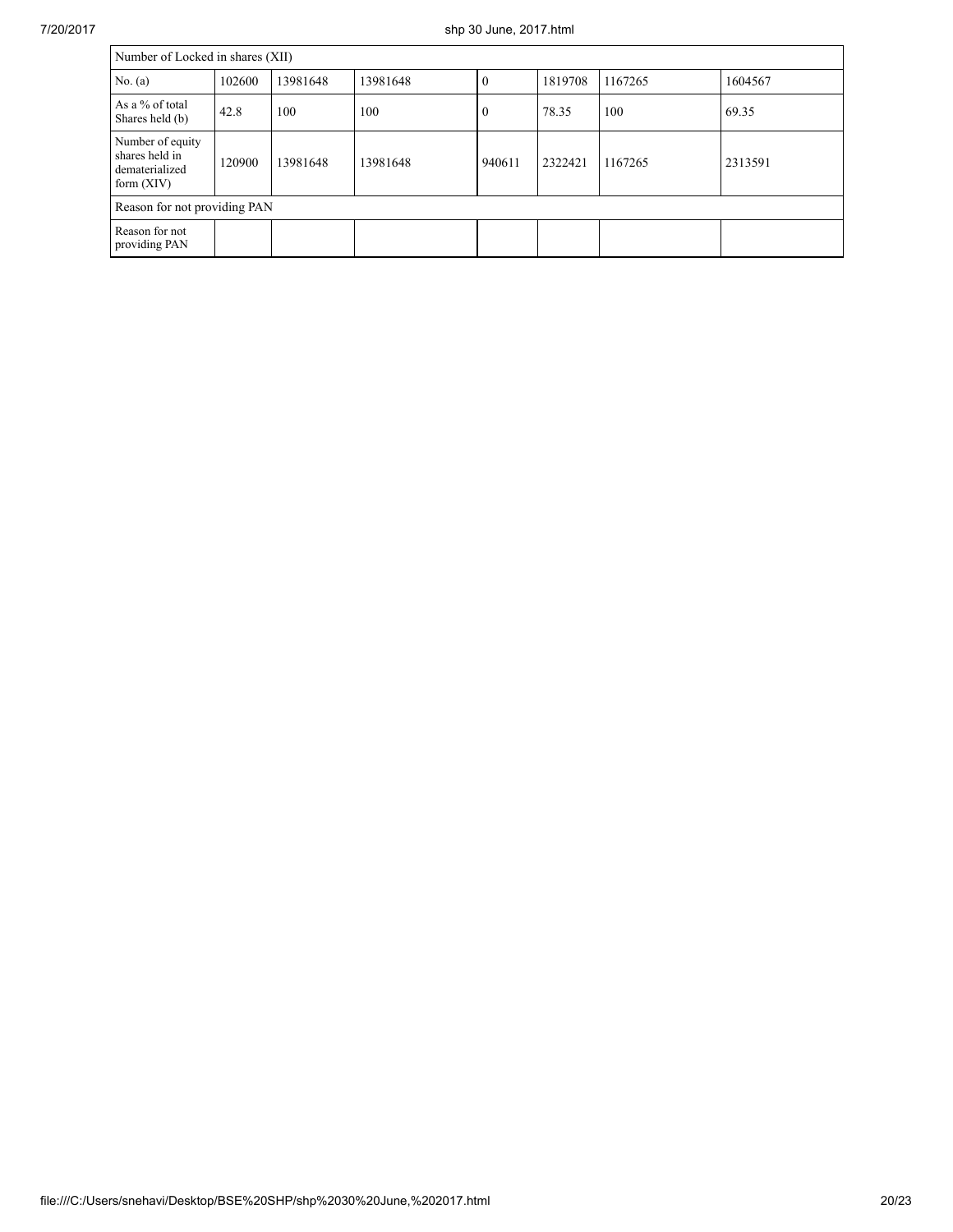| Any Other (specify)                                                                                                                                                                  |                                                               |  |  |  |  |  |  |
|--------------------------------------------------------------------------------------------------------------------------------------------------------------------------------------|---------------------------------------------------------------|--|--|--|--|--|--|
| Searial No.                                                                                                                                                                          |                                                               |  |  |  |  |  |  |
| Category                                                                                                                                                                             |                                                               |  |  |  |  |  |  |
| Category / More<br>than 1 percentage                                                                                                                                                 |                                                               |  |  |  |  |  |  |
| Name of the<br>Shareholders (I)                                                                                                                                                      | Click here to go back                                         |  |  |  |  |  |  |
| PAN(II)                                                                                                                                                                              | Total                                                         |  |  |  |  |  |  |
| No. of the<br>Shareholders (I)                                                                                                                                                       | 1896                                                          |  |  |  |  |  |  |
| No. of fully paid<br>up equity shares<br>held (IV)                                                                                                                                   | 48825976                                                      |  |  |  |  |  |  |
| No. Of Partly paid-<br>up equity shares<br>held(V)                                                                                                                                   |                                                               |  |  |  |  |  |  |
| No. Of shares<br>underlying<br>Depository<br>Receipts (VI)                                                                                                                           |                                                               |  |  |  |  |  |  |
| Total nos. shares<br>held $(VII) = (IV) +$<br>$(V)$ + $(VI)$                                                                                                                         | 48825976                                                      |  |  |  |  |  |  |
| Shareholding as a<br>% of total no. of<br>shares (calculated<br>as per SCRR,<br>1957) (VIII) As a<br>% of $(A+B+C2)$                                                                 | 54.53                                                         |  |  |  |  |  |  |
|                                                                                                                                                                                      | Number of Voting Rights held in each class of securities (IX) |  |  |  |  |  |  |
| Class eg: X                                                                                                                                                                          | 48825976                                                      |  |  |  |  |  |  |
| Class eg:y                                                                                                                                                                           |                                                               |  |  |  |  |  |  |
| Total                                                                                                                                                                                | 48825976                                                      |  |  |  |  |  |  |
| Total as a % of<br>Total Voting rights                                                                                                                                               | 54.53                                                         |  |  |  |  |  |  |
| No. Of Shares<br>Underlying<br>Outstanding<br>convertible<br>securities $(X)$                                                                                                        |                                                               |  |  |  |  |  |  |
| No. of Shares<br>Underlying<br>Outstanding<br>Warrants (Xi)                                                                                                                          |                                                               |  |  |  |  |  |  |
| No. Of Shares<br>Underlying<br>Outstanding<br>convertible<br>securities and No.<br>Of Warrants (Xi)<br>(a)                                                                           |                                                               |  |  |  |  |  |  |
| Shareholding, as a<br>% assuming full<br>conversion of<br>convertible<br>securities (as a<br>percentage of<br>diluted share<br>capital) (XI)=<br>$(VII)+(X)$ As a %<br>of $(A+B+C2)$ | 54.53                                                         |  |  |  |  |  |  |
| Number of Locked in shares (XII)                                                                                                                                                     |                                                               |  |  |  |  |  |  |
| No. $(a)$                                                                                                                                                                            | 45283979                                                      |  |  |  |  |  |  |